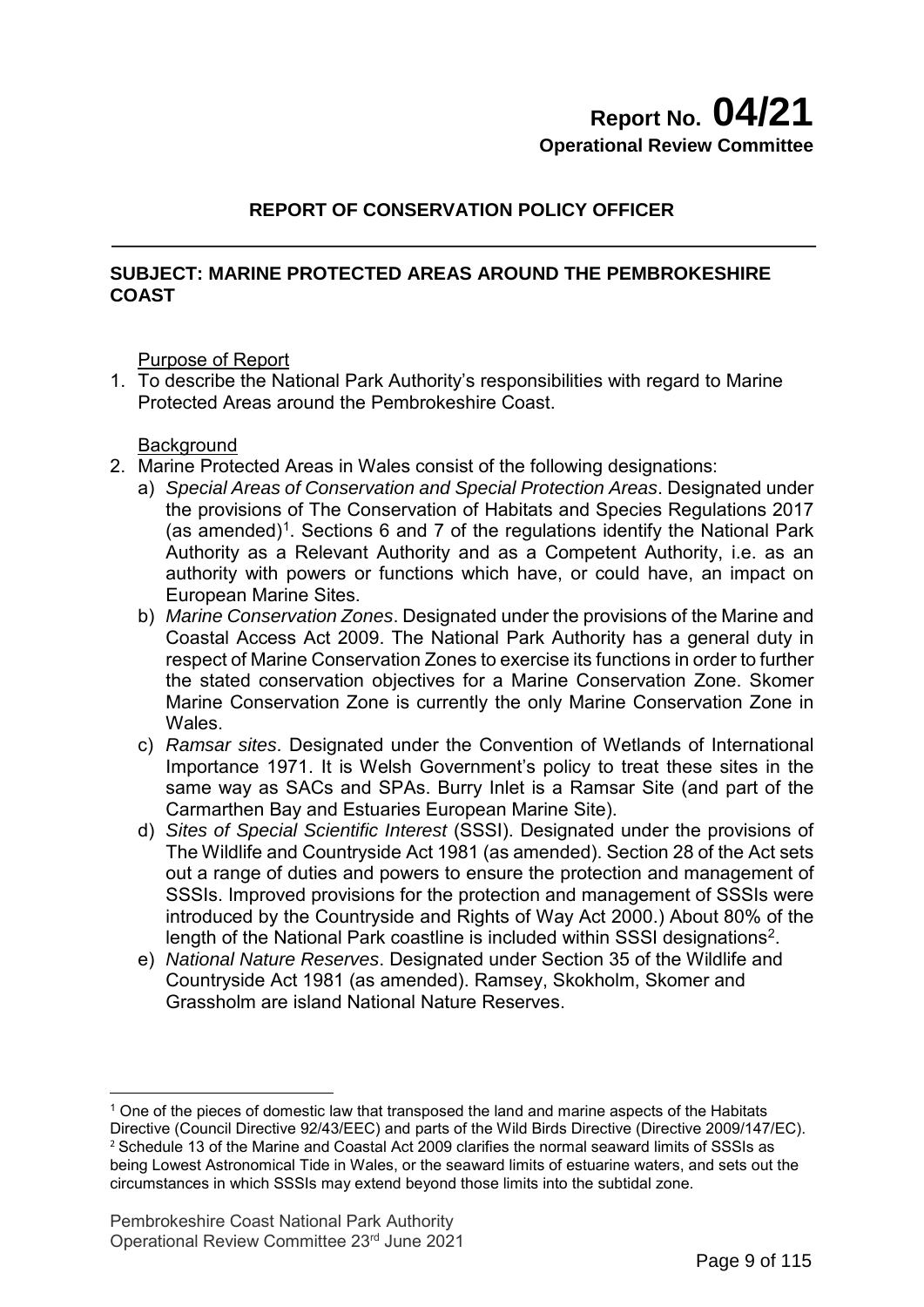The national site network

- 3. Prior to the UK's departure from the EU, Special Areas of Conservation (SACs) and Special Protection Areas (SPAs) were referred to as Natura 2000 sites. They are now referred to as the national site network.
- 4. SACs and SPAs designated primarily for their marine features lying within, partly within or adjacent to the Pembrokeshire Coast National Park are shown on the maps below.



Basemap © OpenStreetMap contributors <u>www.openstreetmap.org/copyright</u>

Contains Natural Resources Wales information © Natural Resources Wales and Database Right. All rights Reserved. Contains Ordnance Survey Data. Ordnance Survey Licence number 100019741. Crown Copyright and Database Right.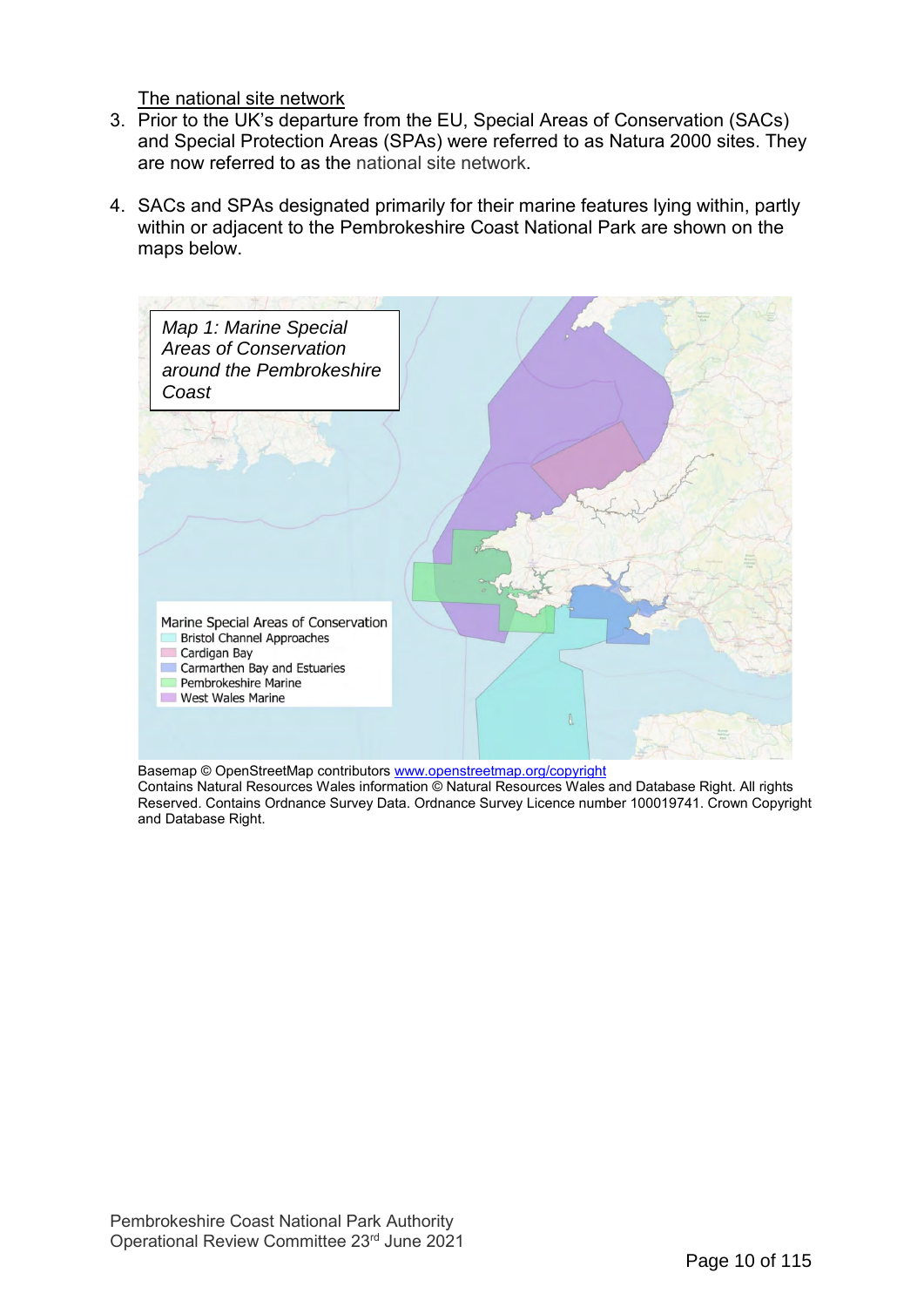

Basemap © OpenStreetMap contributors [www.openstreetmap.org/copyright](http://www.openstreetmap.org/copyright) Contains Natural Resources Wales information © Natural Resources Wales and Database Right. All rights Reserved. Contains Ordnance Survey Data. Ordnance Survey Licence number 100019741. Crown Copyright and Database Right.

### Management arrangements for the marine SACs and SPAs

- 5. The National Park Authority is represented on and contributes funding to the Relevant Authority Group for each of the following:
	- Pembrokeshire Marine Special Area of Conservation
	- Cardigan Bay Special Area of Conservation
	- Carmarthen Bay and Estuaries European Marine Sites
- 6. Management schemes, under which the authorities' functions are to be exercised so as to secure compliance with the requirements of the regulations, are in place for each site. The principal delivery mechanism for management scheme delivery is the relevant European Marine Site Officer. The officers facilitate partnership working and project delivery within and between Relevant Authority groups and are a source of information on cross-Wales management issues. In promoting awareness and understanding of European Marine Sites they help recruit support for the sites' effective management.
- 7. European Marine Site officers are funded through contributions from the local Relevant Authority Group. Site officers are in post for each of the three sites for which the National Park Authority is a relevant authority. These posts are currently 2.9 days per week (Pembrokeshire Marine Special Area of Conservation), 3 days per week (Cardigan Bay Special Area of Conservation) and 1 day per week (Carmarthen Bay and Estuaries European Marine Sites).
- 8. Pembrokeshire Coast and Snowdonia National Park Authorities support the Relevant Authorities Group model as a cost-effective way of fulfilling relevant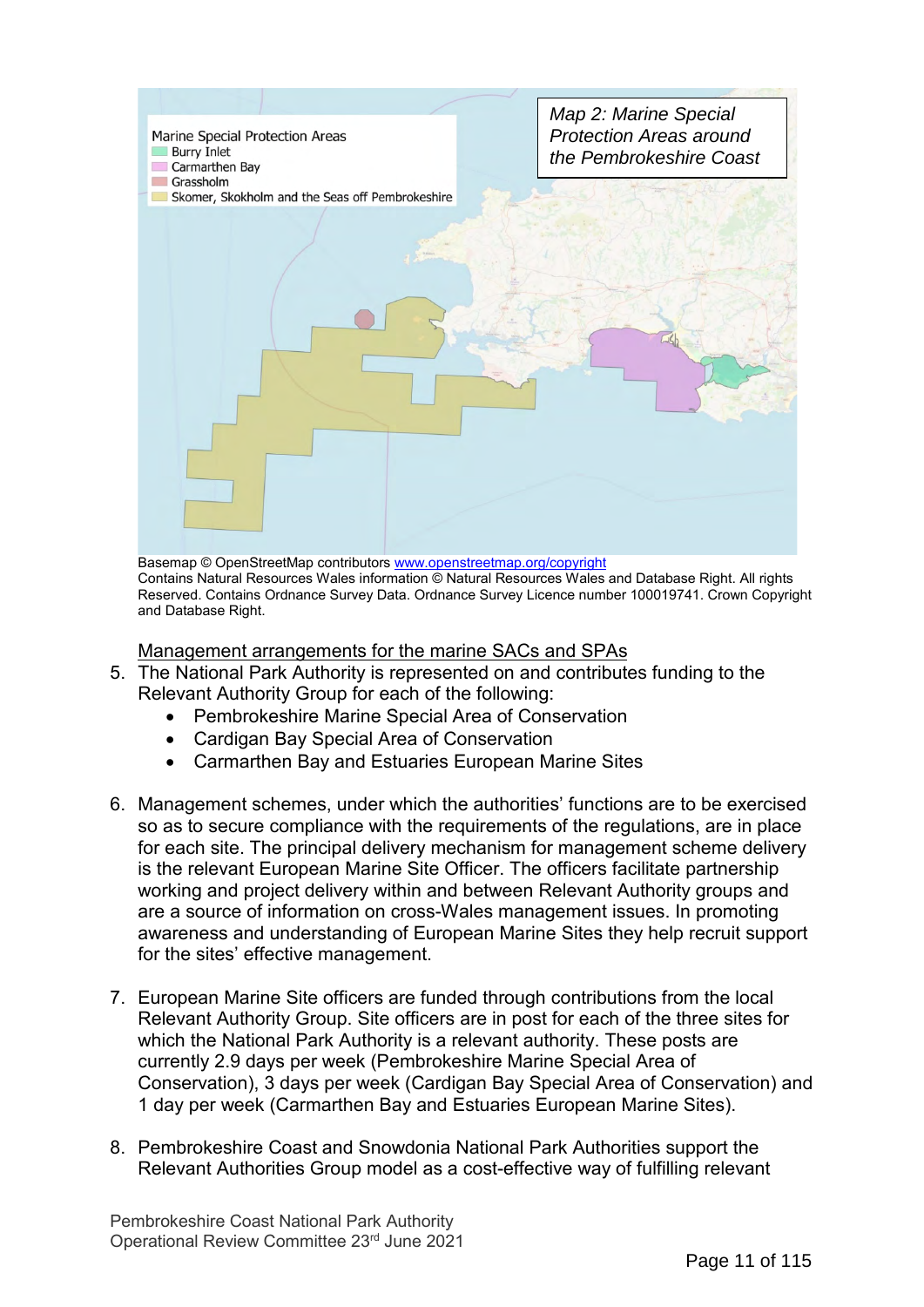authorities' legal responsibilities and working with partners to add value. In those European Marine Sites in Wales where there has been a workable and predictable level of funding, European Marine Sites Officers consistently deliver a diverse range of imaginative and innovative projects and lever in additional finance[3.](#page-3-0)

9. The Authority is represented on a number of other marine groups.

### Marine Protected Area Management Steering Group<sup>[4](#page-3-1)</sup>

- 10.This Group was established in 2014 by Welsh Government to develop and guide the implementation of a new management framework in Wales. The Group's purposes also include raising the profile of marine protected area management and increasing buy-in from management authorities and wider stakeholders across Wales.
- 11.The Group publishes an annual action plan of funded projects that complement management activity delivered at a local level and identified within individual management schemes where they exist. Projects are invited and funding determined on the basis of criteria which include spatial extent and strategic contribution to the integrity of the site network, potential for improvement in the management of key pressures, and contribution to understanding of factors affecting feature condition. A copy of the 2020-21 Action Plan is included as Annex A.

## Wales Marine Action and Advisory Group<sup>[5](#page-3-2)</sup>

12.The purpose of this Group is to bring together a broad range of strategic interest groups to ensure meaningful engagement in relation to the delivery of marine and fisheries divisional priorities and wider marine and fisheries work through collaborative working.

Marine Planning Decision Makers Group<sup>[6](#page-3-3)</sup>

13.The Marine Planning Decision Makers Group helps public authorities understand and implement the Welsh National Marine Plan (adopted in 2019) in line with the obligations on relevant public authorities to take decisions in line with the plan, as set out in Section 58 of the Marine and Coastal Access Act (2009). The Group provides a forum for resolving Plan implementation issues as they arise.

## Skomer Marine Conservation Zone Advisory Committee

14.Skomer Marine Conservation Zone was established in 2014. Prior to this Skomer was Wales' only Marine Nature Reserve for 24 years. The National Park Authority is represented, by a Member and an Officer, on the Skomer Marine Conservation

<u>.</u>

<span id="page-3-0"></span><sup>3</sup> The *Inquiry into Marine Protected Areas in Wales*, conducted by the Climate Change, Environment and Rural Affairs Committee in 2017, concluded that more money and staff were needed to protect wildlife and habitats in the waters around Wales, and that each area should have a dedicated officer. [https://beta.gov.wales/sites/default/files/publications/2018-05/letter-from-the-cabinet-secretary-about](https://beta.gov.wales/sites/default/files/publications/2018-05/letter-from-the-cabinet-secretary-about-managing-our-marine-protected-areas.pdf)[managing-our-marine-protected-areas.pdf](https://beta.gov.wales/sites/default/files/publications/2018-05/letter-from-the-cabinet-secretary-about-managing-our-marine-protected-areas.pdf)

<span id="page-3-1"></span><sup>4</sup> <https://gov.wales/marine-protected-area-management-steering-group> Membership consists of Welsh Government, Natural Resources Wales, Welsh Local Government Association, The Crown Estate, Dŵr Cymru / Welsh Water, Pembrokeshire Coast and Snowdonia National Park Authorities, Port and Harbour Authorities and a European Marine Sites officer advisor.

<span id="page-3-2"></span><sup>5</sup> <https://gov.wales/wales-marine-action-and-advisory-group>

<span id="page-3-3"></span><sup>6</sup> <https://gov.wales/marine-planning-decision-makers-group>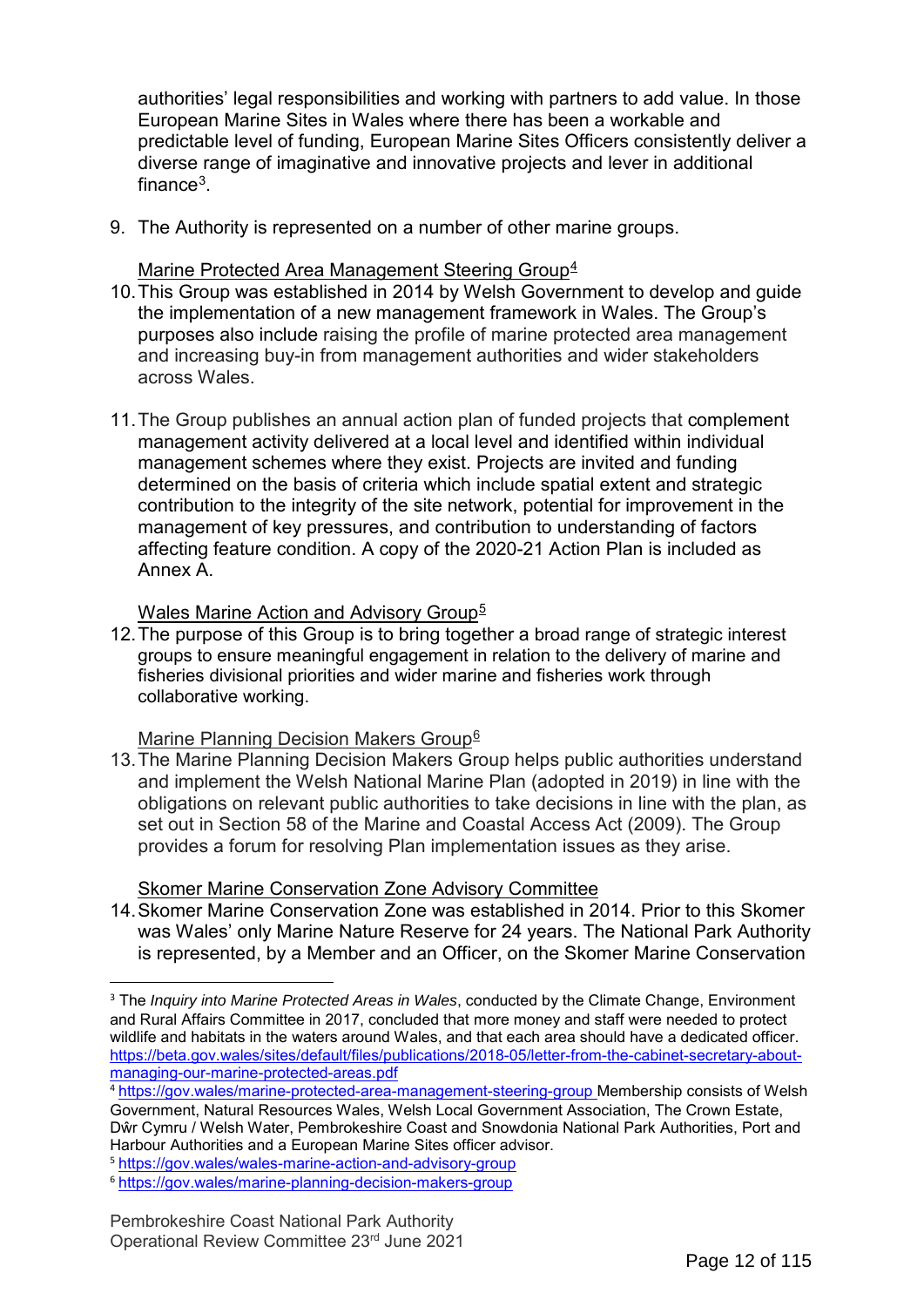Zone Advisory Committee. The Advisory Committee is made up of around 40 individuals and organisations with an interest in the area.

Milford Haven Waterway Environmental Monitoring Steering Group

15.The Milford Haven Waterway Environmental Monitoring Steering Group is a collaborative group of industry, statutory authorities and others with an interest in the environmental quality of the Milford Haven waterway. Part of the Group's purpose is *'to provide high quality environmental information…to contribute to the maintenance, enhancement and safeguard of the Waterway's rich and diverse marine environment'.*

Financial considerations

- 16.Financial contributions totalling £5,000 annually are made to the work of the Pembrokeshire Marine SAC, Carmarthen Bay and Estuaries European Marine Sites, and Cardigan Bay SAC Relevant Authority Groups on an approximately pro rata ('adjoining area') basis (£3,000, £1,500 and £500 respectively).
- 17.Occasionally, additional in-year funding becomes available. In 2019, the Authority helped to fund an infographic and accompanying factsheet, aimed at shipping and terminal crews, highlighting the effect that artificial lights can have on Manx shearwaters (Pembrokeshire Marine SAC), and a *Respect for Wildlife* marine animal behaviour leaflet aimed at boat operators (Cardigan Bay SAC). The total contribution was £3,000. A bid to Welsh Government by the Authority in 2020 helped fund a follow-on to the award-winning *Surveying the Waterway Environment for Pollution Threats* project, and a similar project in the Nyfer catchment – the *Catchment Level Environment Action Network*. The total award was around £5,500.
- 18.The Authority contributes to the Pembrokeshire Coastal Forum Community Interest Company, helping to fund the Marine Code / Outdoor Charter, Sustainable Recreation Management Project and updates to Wales Activity Mapping. The total contribution is around £12,500 annually.
- 19.The Authority's contribution to the Milford Haven Waterway Environmental Monitoring Steering Group is approximately £3,500 annually.
- 20.Officer time is contributed to attendance at Relevant Authority Group, Marine Protected Area Management Steering Group, Wales Marine Action and Advisory Group and Marine Planning Decision Makers Group meetings.

Legal considerations

- 21.In addition to the legal considerations relating to specific conservation designations noted above, the following are also of relevance.
- 22.Section 6 of the Environment (Wales) Act 2016 places a duty on public authorities to seek to maintain and enhance biodiversity in the exercise of its functions, and in so doing to promote the resilience of ecosystems.
- 23.The Well-being of Future Generations Wales Act 2015 places a well-being duty on public bodies. This includes setting objectives to maximise the contribution to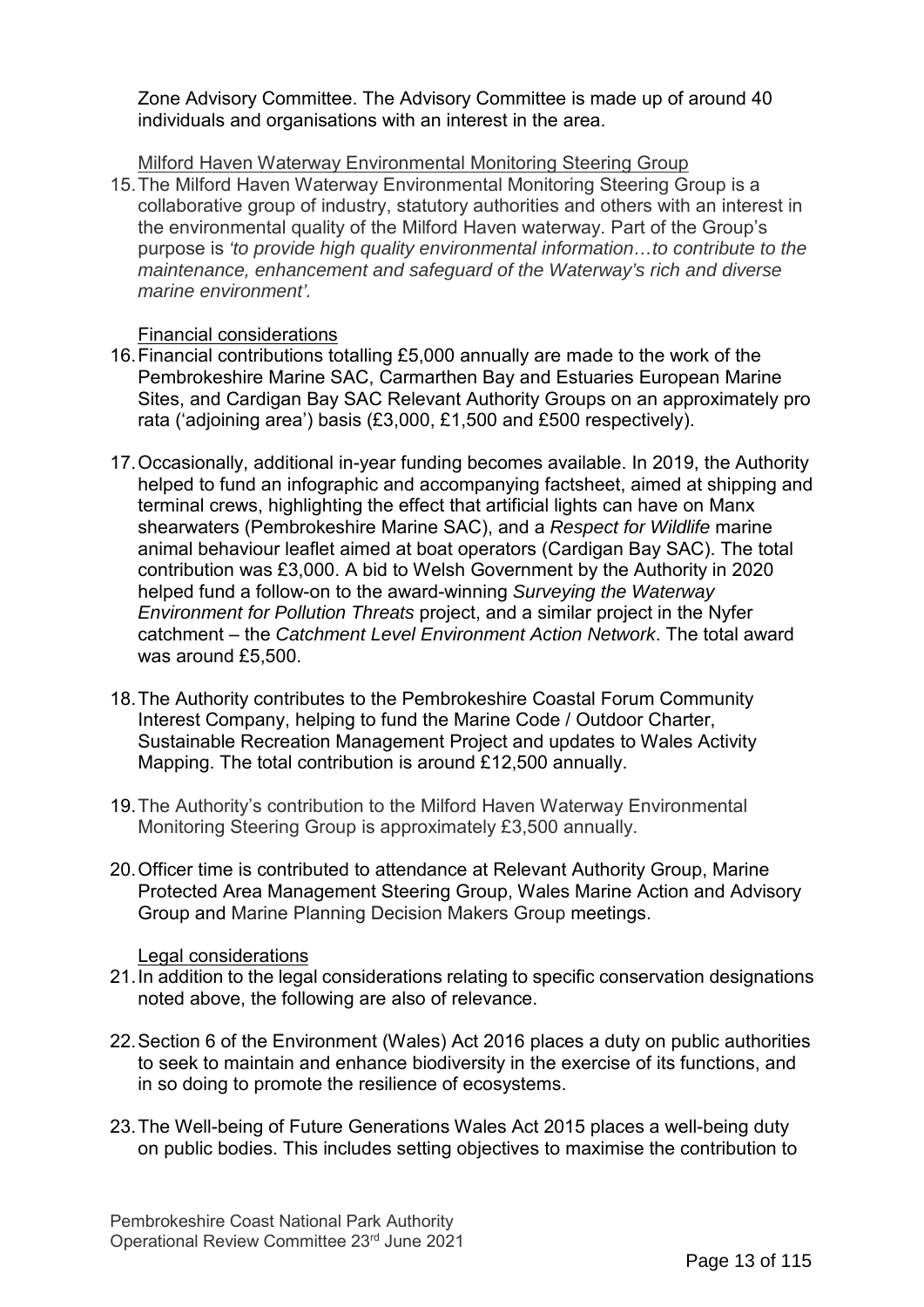the goal of maintaining and enhancing a biodiverse natural environment with healthy functioning ecosystems.

Human Rights / Equality issues

24.None are identified in the scope of this report.

Biodiversity implications / Sustainability appraisal

25.Management schemes for European Marine Sites, and the Relevant Authority Groups which help deliver the schemes, are a key delivery mechanism for nature conservation in the marine environment. The approach helps ensure statutory compliance on species and habitats protection, and for achieving the UK's vision of clean, healthy, safe, productive and biologically diverse oceans and seas.

#### Welsh Language implications

26.None are identified in the scope of this report.

## **Recommendation That Members NOTE the report.**

For further information please contact Michel Regelous, Conservation Policy Officer, [michelr@pembrokeshirecoast.org.uk](mailto:michelr@pembrokeshirecoast.org.uk)

*Officers Consulted: Tegryn Jones, Chief Executive; Senior Management Team; Nicola Gandy, Director of Planning and Park Direction; Sarah Mellor, Biodiversity Officer.*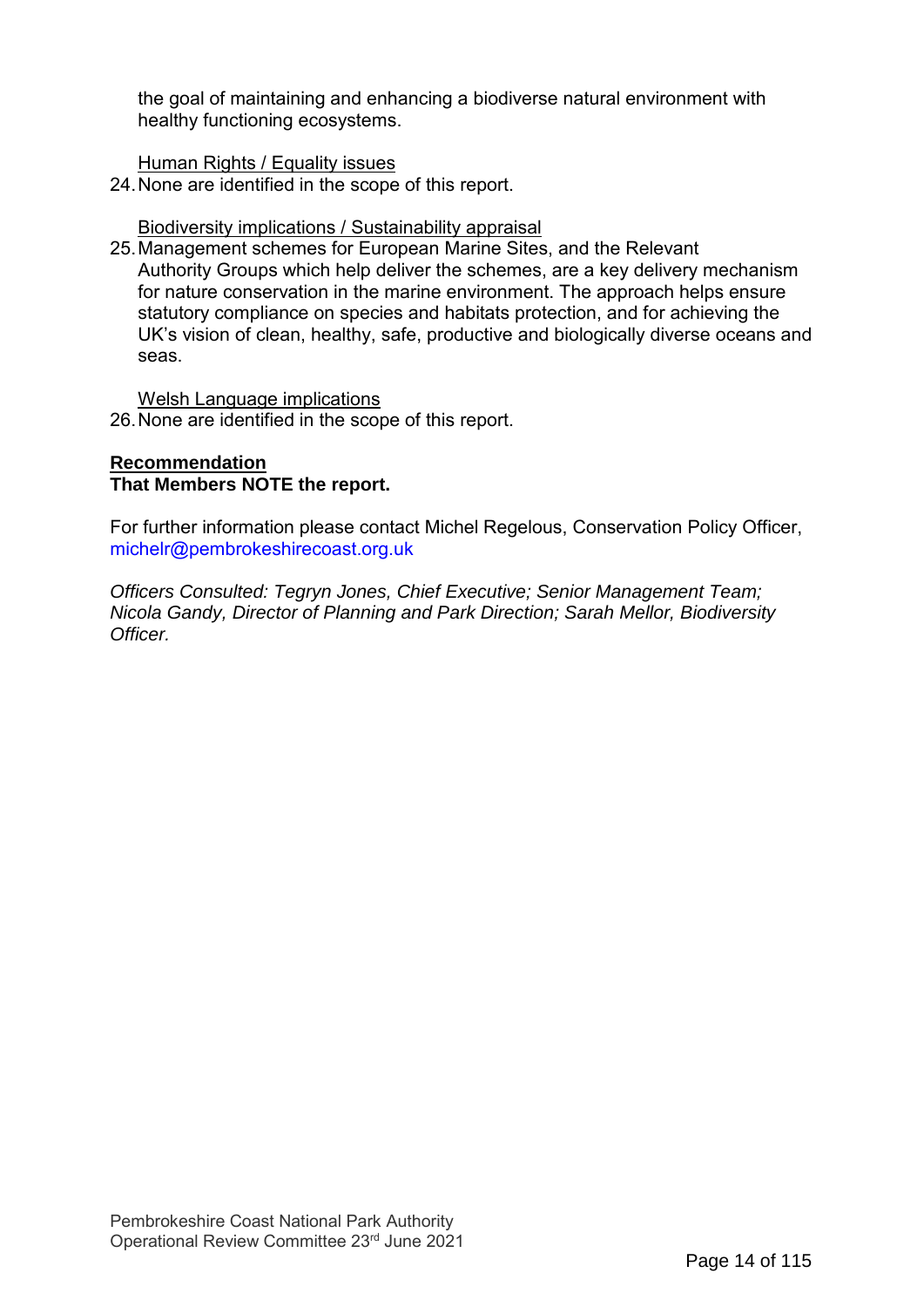2020-2021



# **Marine Protected Area (MPA) Network Management**

# ACTION PLAN FOR WALES

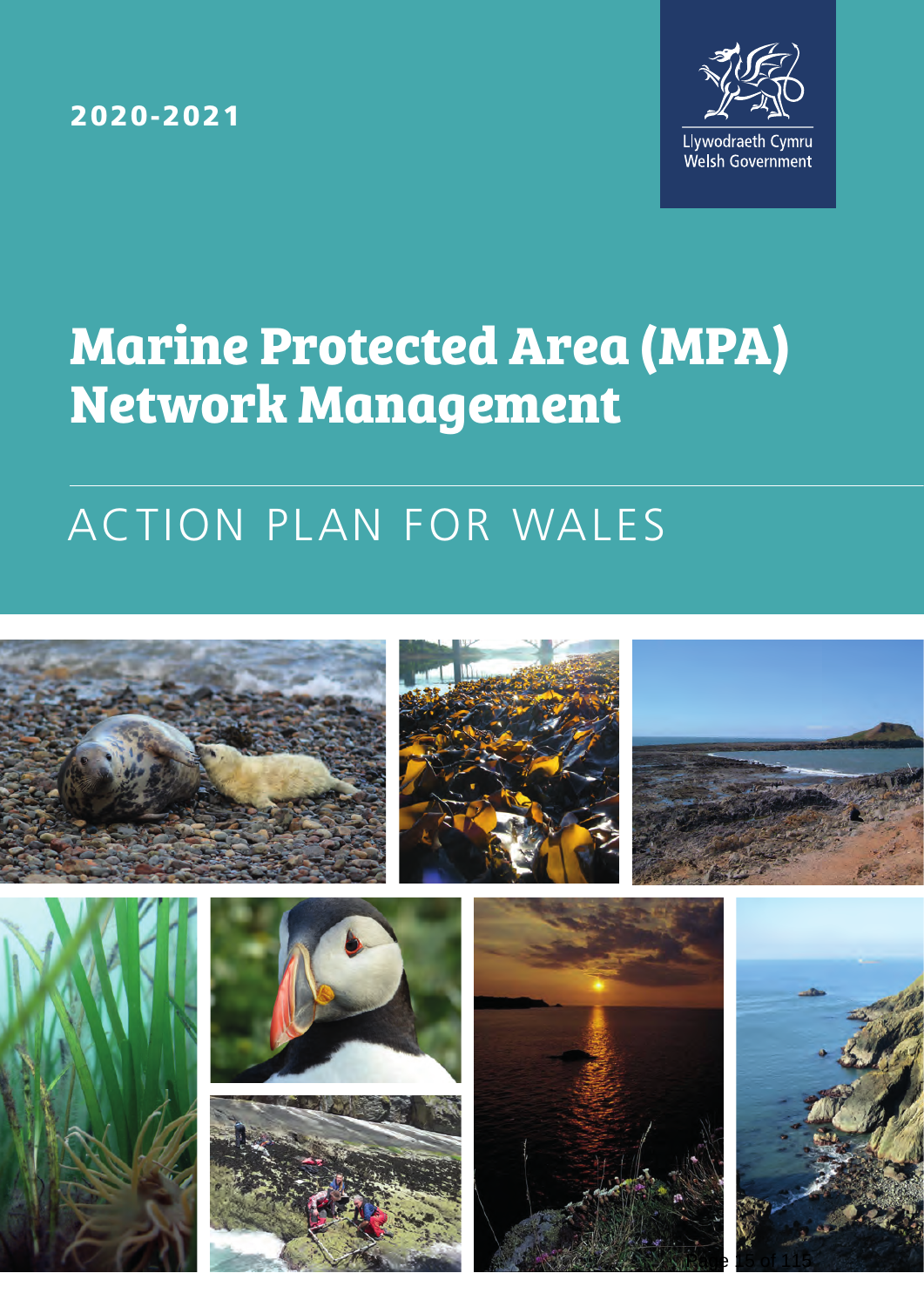**2** Marine Protected Area Network Management Action Plan for Wales















All cover images: © **Natural Resources Wales**

Mae'r ddogfen yma hefyd ar gael yn y Gymraeg. This document is also available in Welsh.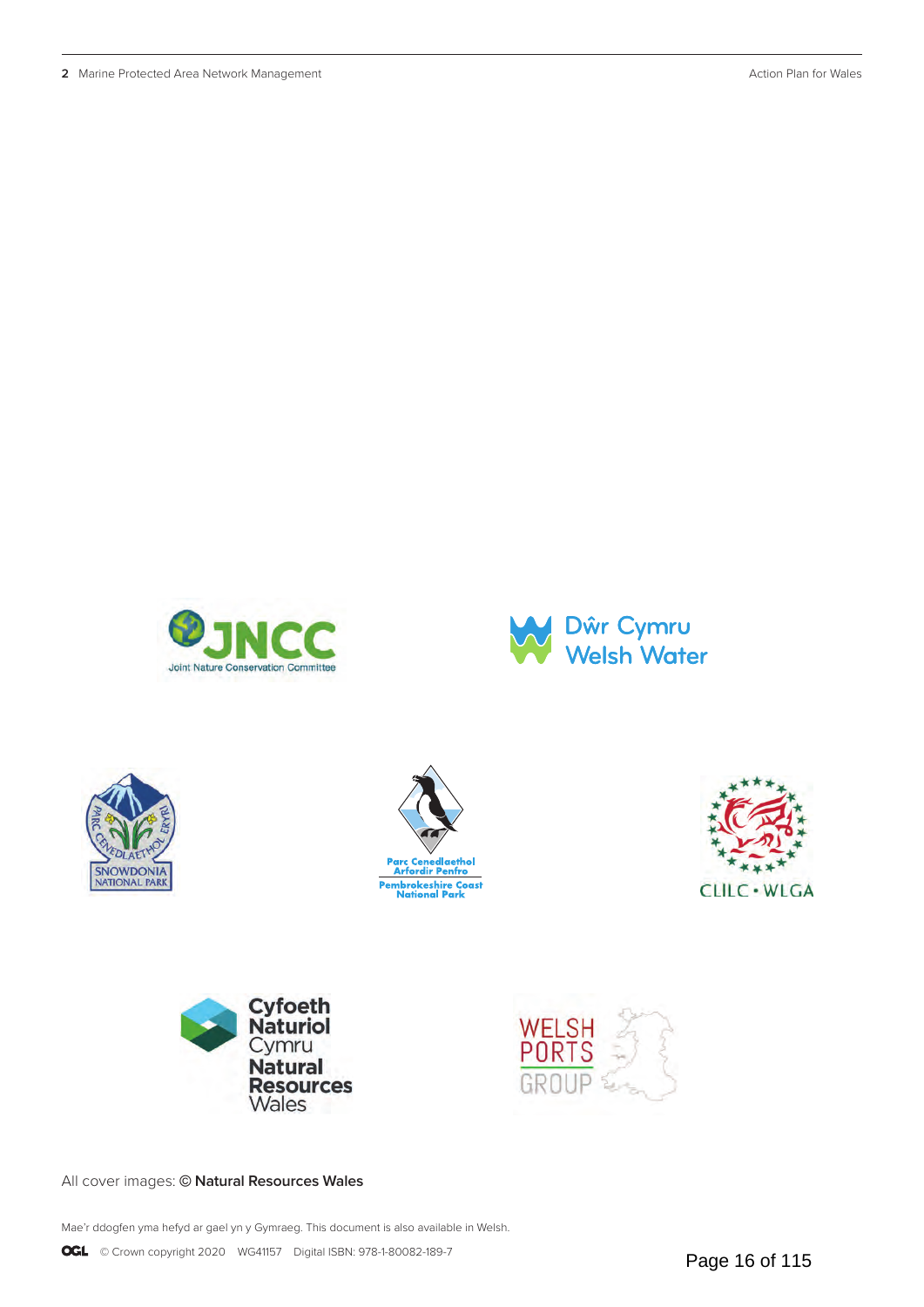## **Coronavirus (COVID-19)**

The Marine Protected Area Management (MPA) Steering Group selected and scored the following actions prior to the Covid-19 outbreak. Delivery of the actions may be subsequently restricted by current Welsh Government Covid-19 guidelines. This will be reflected in next year's MPA Annual Report.

## **Introduction**

This is the third Marine Protected Area (MPA) Network Management Action Plan for Wales (2020-21), produced by the Wales MPA Management Steering Group. It sets out the priority network-level actions to improve MPA management and, therefore, improve or maintain condition of the network of MPAs in Wales. It complements management activity delivered at a local level which are identified within individual site action plans, where they exist.

The 2020-21 Action Plan sits alongside the **MPA Network Management Framework for Wales 2018–2023 (Framework)** and collectively they provide a steer for Management Authorities to guide delivery of the long-term vision for the management of the network:

*The Welsh MPA network is under effective and consistent management which safeguards the marine wildlife and habitats of sites, and leads to site features achieving or maintaining favourable condition. Network management supports resilient marine ecosystems which in turn help to achieve clean, safe, healthy, sustainable, productive and biologically diverse Welsh seas. MPAs are valued for the long-term benefits they provide to the people of Wales through the protection of their rich natural and cultural heritage.*

Publication of this 2020-21 Action Plan is accompanied by the publication of the **[Wales MPA Network](https://gov.wales/marine-protected-area-network-management-annual-report-2019-2020)  [Management Annual Report 2019-20](https://gov.wales/marine-protected-area-network-management-annual-report-2019-2020)** which provides an update on delivery progress of actions prioritised in last year's Action Plan (2019-20).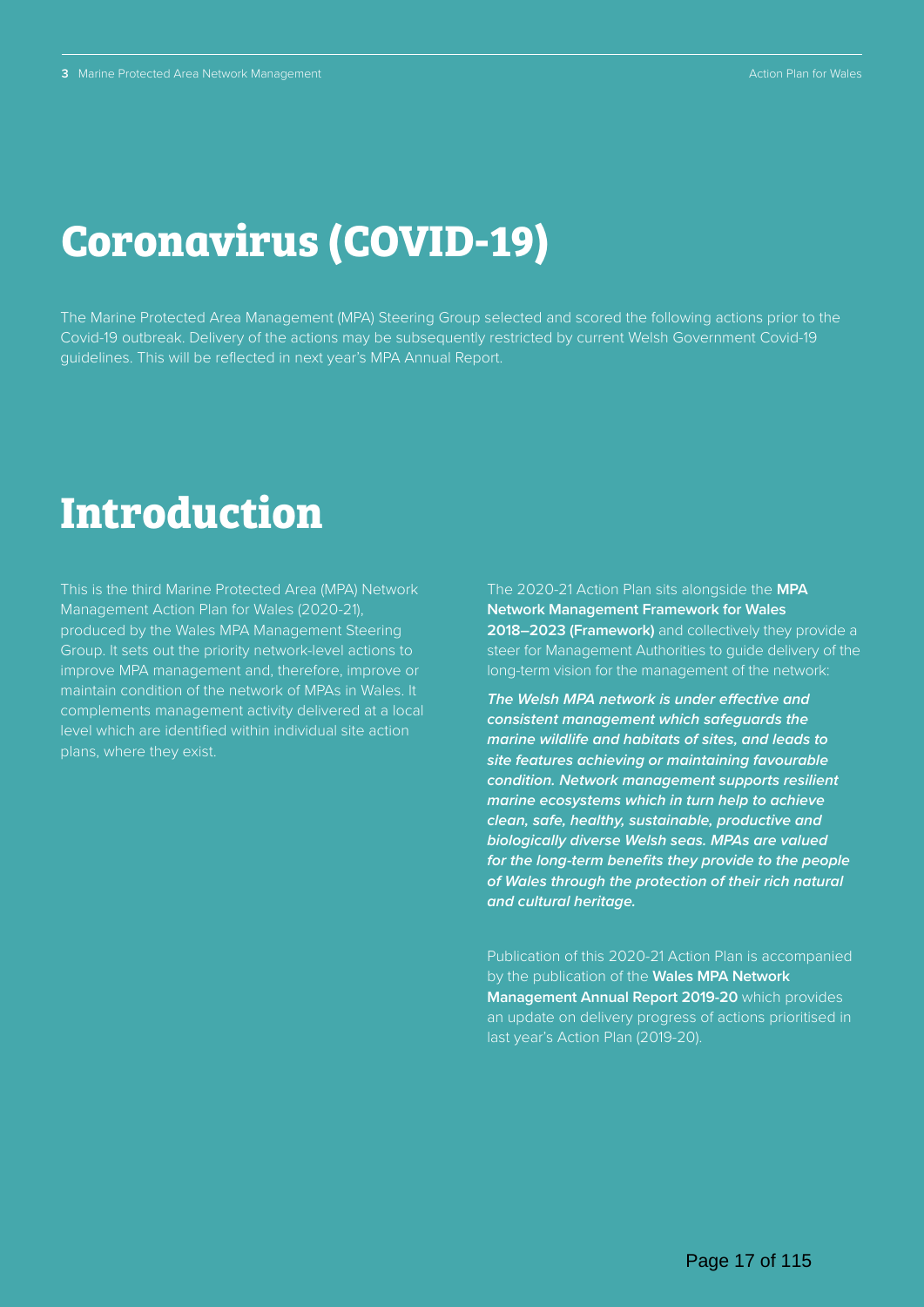## **The Actions**

Each action within the 2020-21 Action Plan contributes to at least one of the Framework's five MPA management principles, to guide delivery of the vision and objectives for the management of the network:

**MP1 Strategic Planning:** Management should be guided by strategic planning processes at both a sectoral and all-Wales level. It supports sustainable use of the MPA network in ways which conserve and enhance condition, support resilience of marine ecosystems, support wellbeing and deliver sustainable management of natural resources.

#### **MP2 Regulation, development consenting and**

**assessment processes:** Regulatory processes, consenting decisions and assessment processes should be delivered consistently and proportionately across the network, and proactively consider and support the maintenance or enhancement (where possible/appropriate) of the condition of relevant sites and features across the network.

#### **MP3 Management advice and guidance:**

Decision-making and management operations should be supported by clear and consistent advice and guidance on MPAs including their conservation objectives.

#### **MP4 Understanding the condition of, and pressures and threats on, sites and their features to inform**

**management:** management should be informed by, and consistently refer to, formal assessment and reporting on the health and condition of features, sites and the network as a whole. Assessment and reporting is informed by a prioritised monitoring programme that improves understanding of condition, change and impacts across aspects of the network where key pressures are identified.

**MP5 Wider management:** management operations on individual and multiple sites should be prioritised to ensure delivery of activity that has the potential for greatest improvement in the management of key pressures, and on condition across the network. Management activities may maintain or enhance feature condition, identify and address particular local issues and pressures, and raise awareness of MPAs through targeted interventions and engagement with members of the public.

Actions were proposed to the MPA Management Steering Group for assessment against a set of agreed prioritisation criteria, which are set out in the Annex. The Steering Group has agreed a list of 23 priority actions, this includes three new actions identified and added this year. The actions reflect the breadth of MPA management activity which takes place day in day out, as well as specific interventions and projects. Many of these projects and interventions cover the whole network but some are pilot projects carried out at the site level.

As with the 2019-20 Action Plan, many are investigatory in nature and it is anticipated they will result in the development of active interventions, which will be put forward for screening and prioritisation for future iterations of the Action Plan.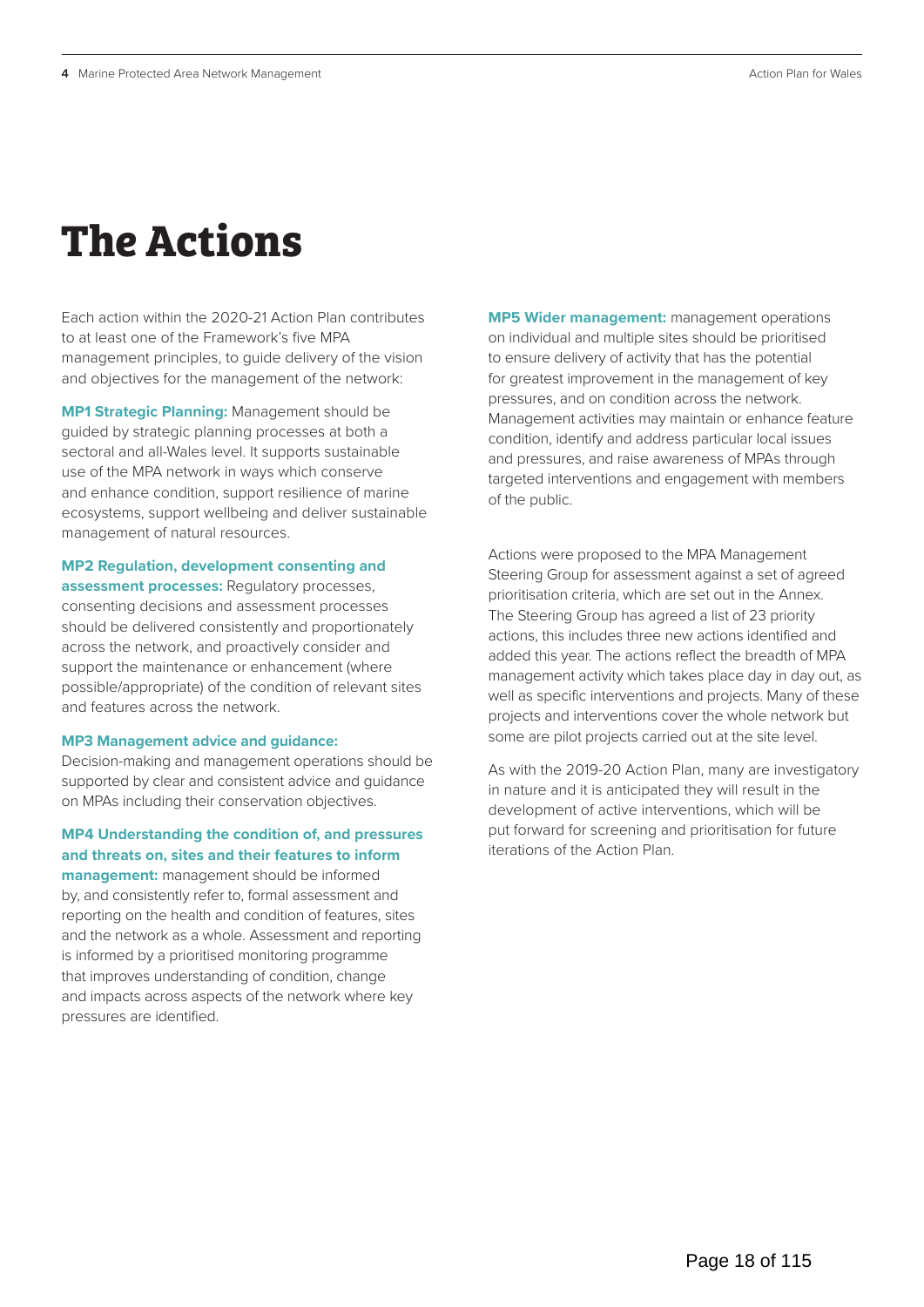# **Index**

| <b>Priority Actions</b>                                                                                                                                         | <b>Page</b>    |
|-----------------------------------------------------------------------------------------------------------------------------------------------------------------|----------------|
| Integrate sustainable management of the MPA network with the Area Statement Process and delivery                                                                | 6              |
| Develop an approach to undertaking improved and periodic MPA condition assessments                                                                              | 6              |
| Further, develop a risk based marine monitoring programme across the MPA network                                                                                | 7              |
| MPA Network Condition Improvement Programme                                                                                                                     | $\overline{7}$ |
| Develop consistent and proportionate guidance to improve casework advice, and to support<br>implementation of the Welsh National Marine Plan                    | 8              |
| Developing vulnerability assessment methodologies of network features using inshore vessel<br>monitoring system (iVMS) data - New*                              | 8              |
| Deliver MPA management through regulatory consenting and assessment processes                                                                                   | 9              |
| Improve maps of the extent and distribution of Annex I marine habitats                                                                                          | 9              |
| Sustainable Management of Marine Natural Resources Project                                                                                                      | 10             |
| Maintain links between the MPA Network Management Action Plan and locally agreed actions,<br>where they exist, and support exploration of funding opportunities | 10             |
| Assessing the vulnerability of Annex 1 marine habitat features to climate change in Wales - New*                                                                | 11             |
| Wales Non-licensable Activities Project                                                                                                                         | 11             |
| Address coastal squeeze impacts on MPAs                                                                                                                         | 12             |
| Deliver the priority actions within the Marine Litter Action Plan where they provide benefit to the<br>network of MPAs in Wales                                 | 12             |
| <b>Community Litter Project</b>                                                                                                                                 | 13             |
| Wales Native Oyster Restoration Project - New*                                                                                                                  | 13             |
| A pilot project on saltmarsh grazing and water quality at Carmarthen Bay and Estuaries SAC                                                                      | 14             |
| Reduce disturbance to marine mammals and birds                                                                                                                  | 14             |
| Develop a bio-security plan for marine Invasive Non-Natives Species (INNS)                                                                                      | 15             |
| Develop a UK Dolphin and Harbour Porpoise Conservation Strategy                                                                                                 | 15             |
| A Plan of Action to reduce the incidental bycatch of seabirds in UK waters                                                                                      | 16             |
| Assess and where necessary manage the impact of commercial fishing activities on MPAs                                                                           | 16             |
| Operate a risk based approach to fisheries enforcement prioritised in last year's Action Plan (2019-20)                                                         | 17             |
| Annex: Prioritisation guidance for screening and scoring actions to include in the<br>MPA Network Management Action Plan                                        | 18             |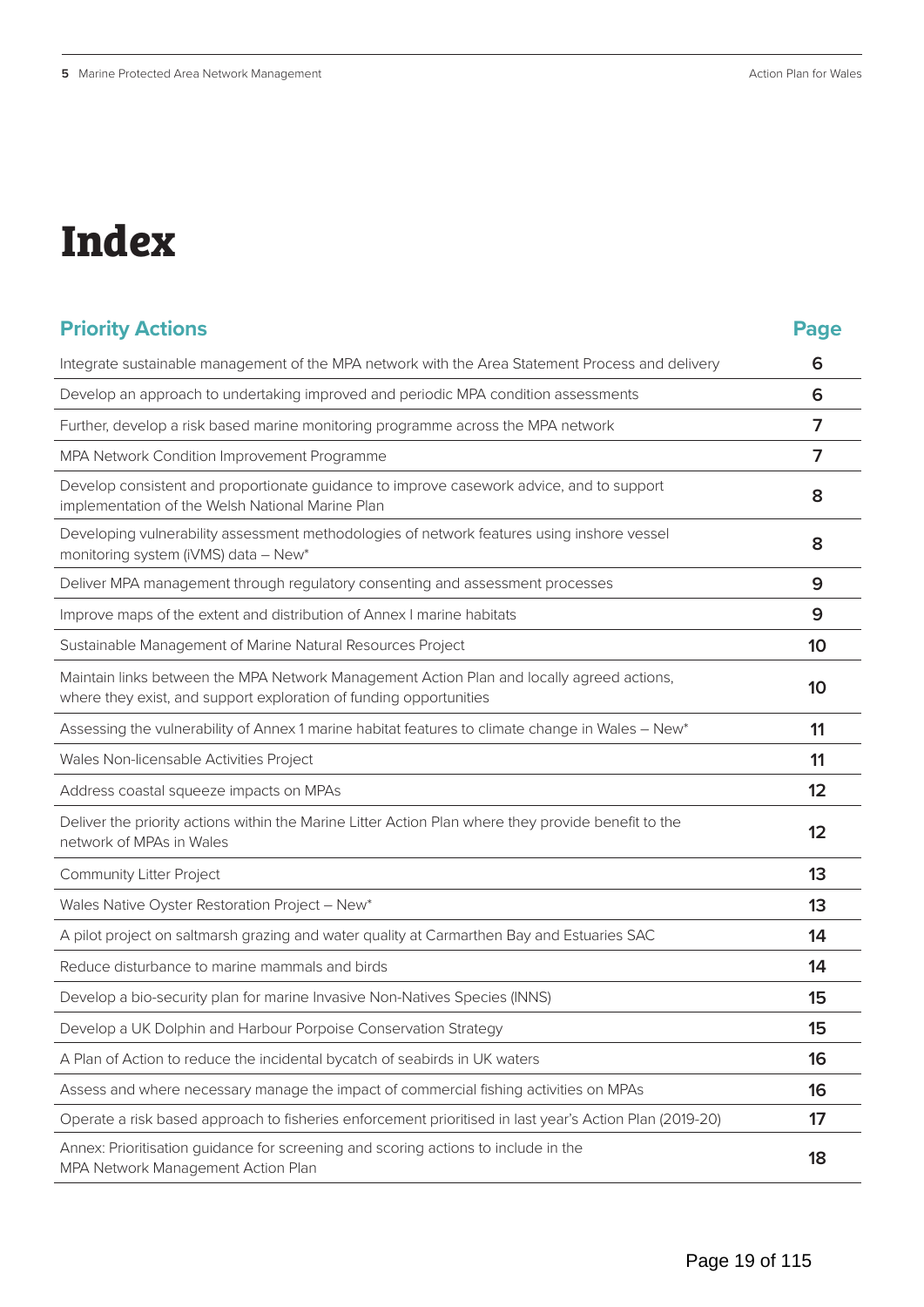# **Actions**

## **Integrate sustainable management of the MPA network with the Area Statements Process and delivery**

|                                                                                                                                                                                                                                                                                                             | <b>Description</b>                                                                       | <b>Outcomes</b>                                                                                                           |
|-------------------------------------------------------------------------------------------------------------------------------------------------------------------------------------------------------------------------------------------------------------------------------------------------------------|------------------------------------------------------------------------------------------|---------------------------------------------------------------------------------------------------------------------------|
| The MPA Management Action Plan is embedded in the <b>Area Statements</b> ,<br>which was published in March 2020.<br>Area statements delivery will focus on a range of actions relevant to the<br>management of MPAs across Wales. Many of the relevant actions are<br>already embedded in this action plan. |                                                                                          | Integration of marine planning and management<br>processes and additional support for MPA<br>network management delivery. |
| The focus over the coming year will be on engagement with a wide<br>range of stakeholders to agree collaborative action which we can take to<br>deliver the actions in the identified themes:<br>• Nature based solutions and adaptation in the coastal zone;                                               |                                                                                          |                                                                                                                           |
| • Supporting implementation of marine planning; and                                                                                                                                                                                                                                                         |                                                                                          |                                                                                                                           |
| • Building the resilience of the marine environment.                                                                                                                                                                                                                                                        |                                                                                          |                                                                                                                           |
| <b>Timescale for Delivery</b>                                                                                                                                                                                                                                                                               | <b>Key Management</b><br><b>Authorities</b>                                              | <b>Resources Secured</b>                                                                                                  |
| Ongoing                                                                                                                                                                                                                                                                                                     | Natural Resources Wales<br>Management Authorities and<br>all other relevant stakeholders | Yes                                                                                                                       |

## **Develop an approach to undertaking improved and periodic MPA condition assessments**

| <b>Description</b>                                                                                                                                                   | <b>Outcomes</b>                                                                                                                                                                                       |
|----------------------------------------------------------------------------------------------------------------------------------------------------------------------|-------------------------------------------------------------------------------------------------------------------------------------------------------------------------------------------------------|
| This EMFF funded project will develop indicators and a process for<br>improving reporting on condition of features protected within the network<br>of MPAs in Wales. | The main outcome of the project will be the<br>ability to carry out timely site level condition<br>assessments leading to a better understanding<br>of the condition of our MPAs in Wales, which will |
| The main activities of the project are:                                                                                                                              | better inform management and focus priorities.                                                                                                                                                        |
| • Development of a series of reporting indicators, to allow the more efficient<br>assessment and reporting of the condition of MPA features;                         |                                                                                                                                                                                                       |
| • Development of agreed quidance describing how site condition<br>assessments will be carried out on all our MPAs; and                                               |                                                                                                                                                                                                       |
| • Trial of the new methodology on MPA site(s)/feature(s) in Wales.                                                                                                   |                                                                                                                                                                                                       |

| <b>Timescale for Delivery</b> | <b>Key Management</b><br><b>Authorities</b> | <b>Resources Secured</b> |
|-------------------------------|---------------------------------------------|--------------------------|
| Oct 2018 – June 2022          | Natural Resources Wales                     | Yes                      |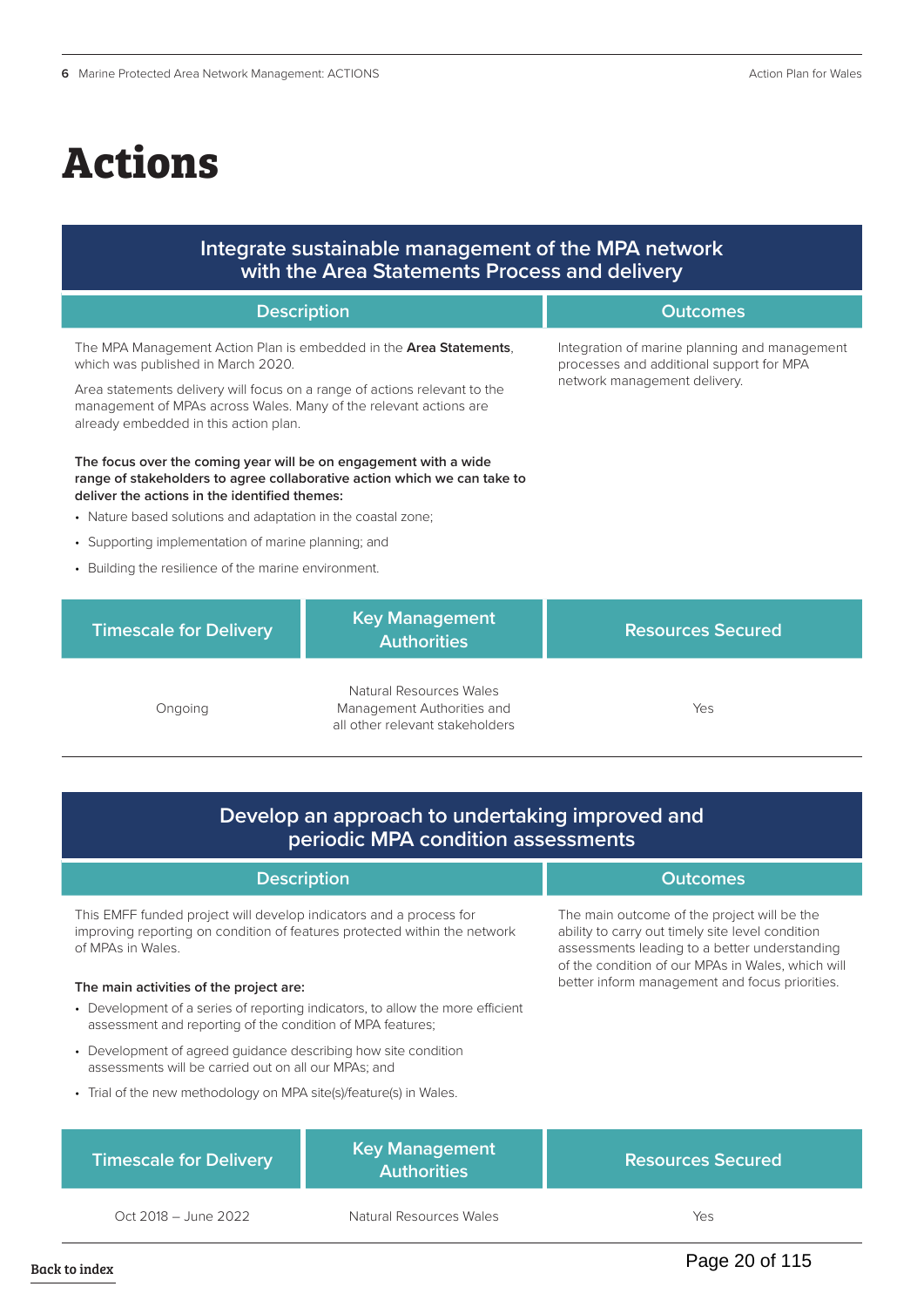| Further develop a risk based marine monitoring<br>programme across the MPA network                                                                                           |                                                                |                                                                                                                    |
|------------------------------------------------------------------------------------------------------------------------------------------------------------------------------|----------------------------------------------------------------|--------------------------------------------------------------------------------------------------------------------|
| <b>Description</b>                                                                                                                                                           |                                                                | <b>Outcomes</b>                                                                                                    |
| Options for a programme of prioritised, risk-based marine biodiversity<br>monitoring have been delivered at a country and UK-level and are currently<br>under consideration. |                                                                | Improved evidence base to inform future<br>assessments of MPA condition and appropriate<br>management measures.    |
| Whilst the new programme is being implemented, the current monitoring<br>programme will continue to be delivered.                                                            |                                                                | In the long-term, this work will enable a<br>greater understanding of the effectiveness of<br>management measures. |
| <b>Timescale for Delivery</b>                                                                                                                                                | <b>Key Management</b><br><b>Authorities</b>                    | <b>Resources Secured</b>                                                                                           |
| Monitoring programme review<br>completed and preferred options<br>delivered at a UK-scale.                                                                                   | Natural Resources Wales Joint<br>Nature Conservation Committee | <b>No</b>                                                                                                          |
| Implementation of new programme<br>of integrated marine biodiversity<br>monitoring.                                                                                          | Welsh Government                                               |                                                                                                                    |

## **MPA Network Condition Improvement Programme**

**Description Outcomes** 

| Ongoing                                                                        | Natural Resources Wales                     | Yes                                              |  |
|--------------------------------------------------------------------------------|---------------------------------------------|--------------------------------------------------|--|
| <b>Timescale for Delivery</b>                                                  | <b>Key Management</b><br><b>Authorities</b> | <b>Resources Secured</b>                         |  |
| This year the programme will focus on working with local management            |                                             | and deliver those actions (1) with the greatest  |  |
| officers to develop projects from existing and new actions and explore         |                                             | potential to improve (or maintain) the condition |  |
| possible funding routes to deliver next year. Projects will prioritise actions |                                             | of features across the network, or (2) will      |  |
| which can deliver improvements to condition or improving understanding of      |                                             | improve understanding of links between           |  |
| key pressures and threats.                                                     |                                             | activities and feature condition.                |  |
| This programme of work explores potential management actions, where            |                                             | Focus of effort on priority management           |  |
| required, to address identified pressures and threats for the MPA network.     |                                             | challenges, will continue to help develop        |  |

Page 21 of 115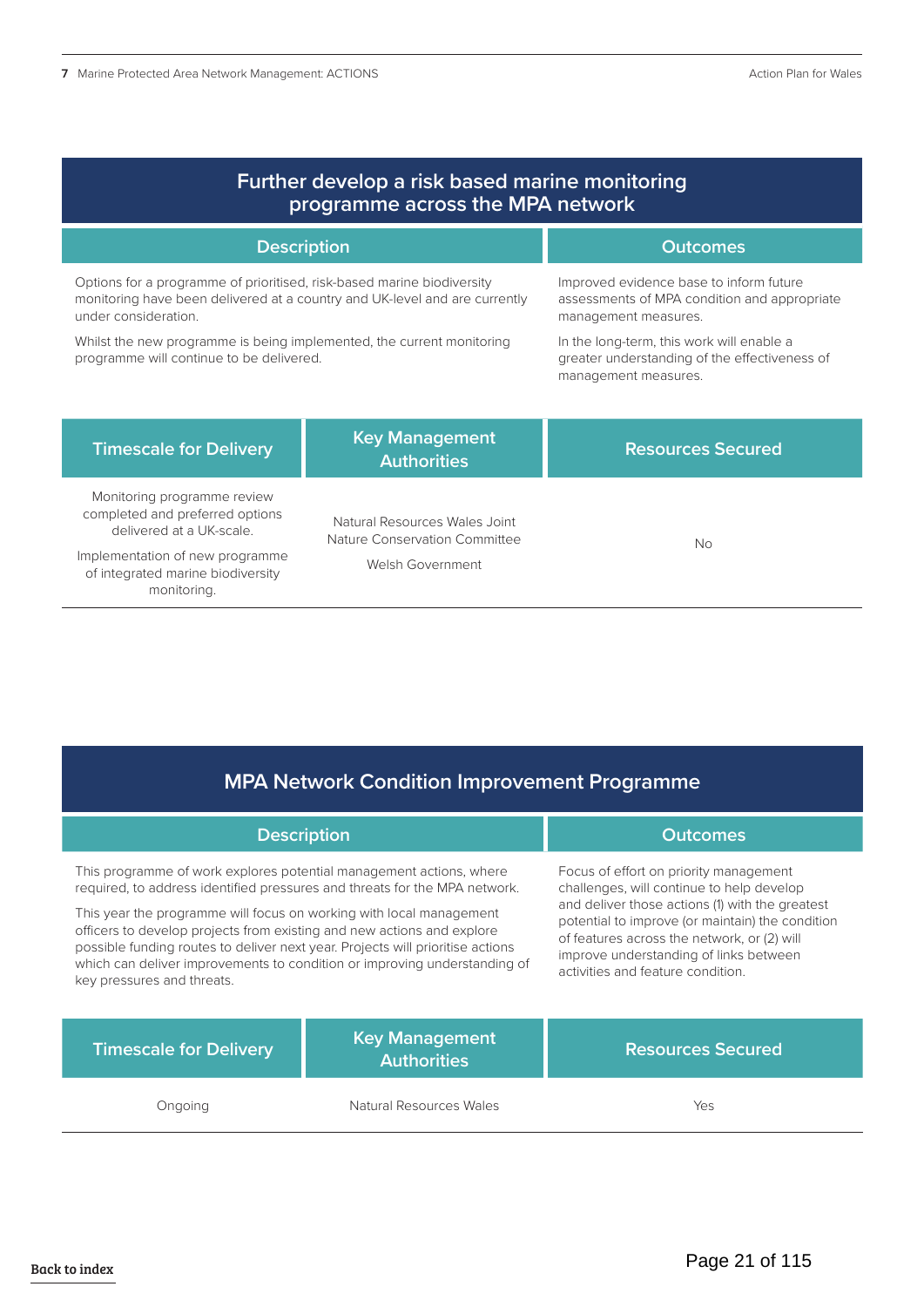| Develop consistent and proportionate guidance to improve casework<br>advice, and to support implementation of the Welsh National Marine Plan                                                                                                                                                                                                                                    |                                                                |                                                                                                                                                                                                                                            |
|---------------------------------------------------------------------------------------------------------------------------------------------------------------------------------------------------------------------------------------------------------------------------------------------------------------------------------------------------------------------------------|----------------------------------------------------------------|--------------------------------------------------------------------------------------------------------------------------------------------------------------------------------------------------------------------------------------------|
| <b>Description</b>                                                                                                                                                                                                                                                                                                                                                              |                                                                | <b>Outcomes</b>                                                                                                                                                                                                                            |
| The purpose of this work is to develop <b>guidance</b> to support consistent<br>and proportionate assessment of the impacts of regulated activities on the<br>protected features of MPAs in Wales.<br>Guidance is being developed to support implementation of Welsh National<br>Marine Plan policies in decision making e.g. marine licencing and policy<br>specific quidance. |                                                                | Consistent and proportionate quidance will<br>support improved decision making which will<br>help to improve the security of management<br>and help to maintain the condition, and where<br>appropriate, improve the features of our MPAs. |
| <b>Timescale for Delivery</b>                                                                                                                                                                                                                                                                                                                                                   | <b>Key Management</b><br><b>Authorities</b>                    | <b>Resources Secured</b>                                                                                                                                                                                                                   |
| Ongoing programme of relevant<br>quidance production                                                                                                                                                                                                                                                                                                                            | Natural Resources Wales Joint<br>Nature Conservation Committee | Yes                                                                                                                                                                                                                                        |

## **Developing vulnerability assessment methodologies of network features using inshore vessel monitoring system (iVMS) data**

| <b>Description</b>                                                                                                                                                                                                                                                                                                                                                                                                                                          |                                             | <b>Outcomes</b>                                                                                                                                                                                                         |
|-------------------------------------------------------------------------------------------------------------------------------------------------------------------------------------------------------------------------------------------------------------------------------------------------------------------------------------------------------------------------------------------------------------------------------------------------------------|---------------------------------------------|-------------------------------------------------------------------------------------------------------------------------------------------------------------------------------------------------------------------------|
| Using existing, small scale, iVMS remote datasets feature interactions<br>will be explored to determine suitability of such data (towed and static)<br>for vulnerability assessments of network features. Work in this area is<br>necessary to pre-empt the roll out of iVMS systems in Wales and future data<br>analysis. Developing this knowledge base and processes now will allow for<br>immediate benefits on MPA network vulnerabilities to fishing. |                                             | A report of data analysis methodologies<br>describing which features it would be<br>suitable to use for assessments of interaction<br>pathways. Conclusions will include future<br>recommendations and assessment gaps. |
| <b>Timescale for Delivery</b>                                                                                                                                                                                                                                                                                                                                                                                                                               | <b>Key Management</b><br><b>Authorities</b> | <b>Resources Secured</b>                                                                                                                                                                                                |
| 2020-21                                                                                                                                                                                                                                                                                                                                                                                                                                                     | Welsh Government                            | Partial                                                                                                                                                                                                                 |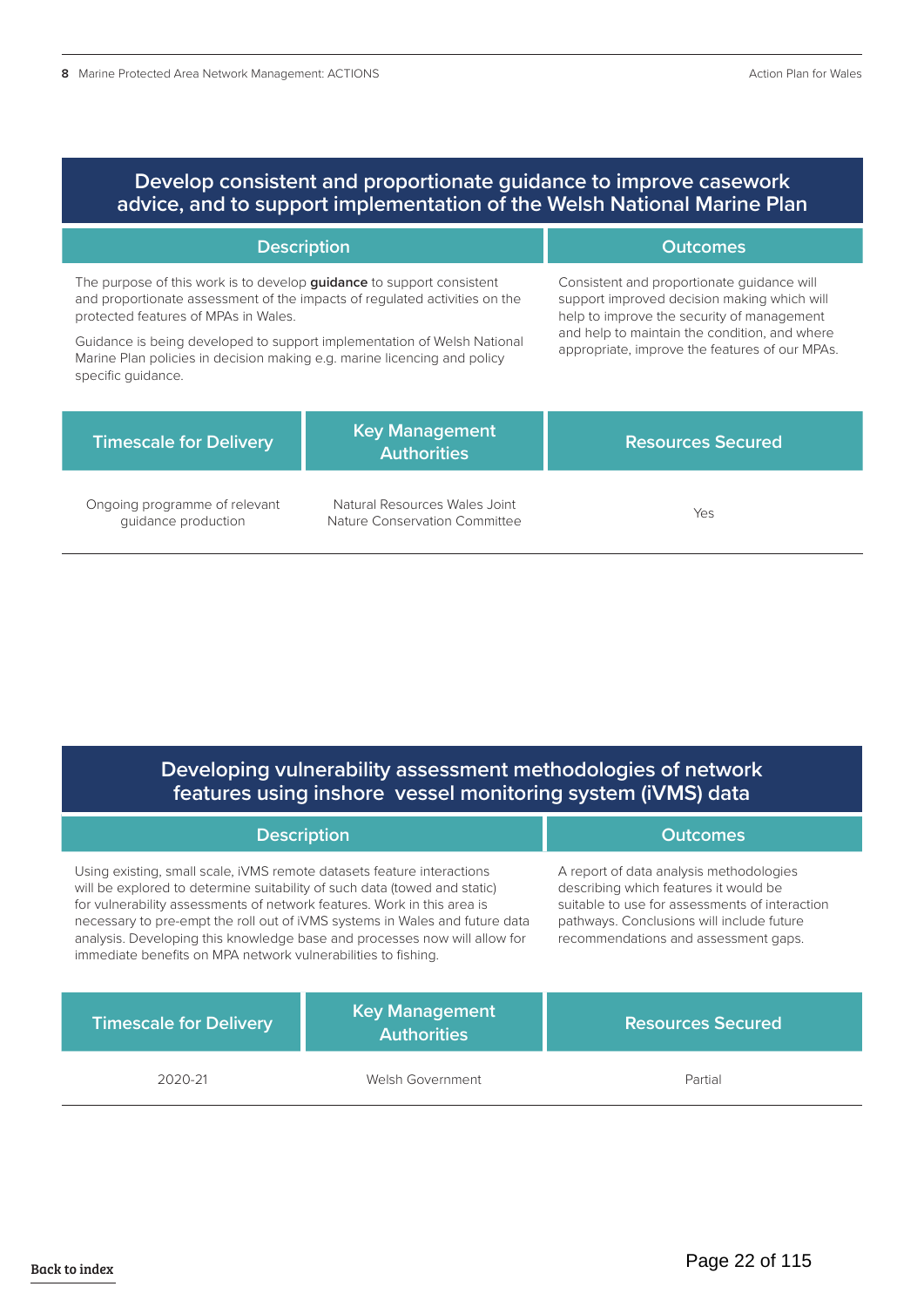| Deliver MPA management through regulatory<br>consenting and assessment processes                                                                                                                                                                            |                                             |                                                                            |
|-------------------------------------------------------------------------------------------------------------------------------------------------------------------------------------------------------------------------------------------------------------|---------------------------------------------|----------------------------------------------------------------------------|
| <b>Description</b>                                                                                                                                                                                                                                          |                                             | <b>Outcomes</b>                                                            |
| The aim of this work is to make sure that regulatory consenting, assessment<br>processes and activity enabling decision making processes take account of<br>the potential impacts to the MPA network and include appropriate mitigation<br>where necessary. |                                             | Decision making that reduces impact on the<br>features of our MPA network. |
| <b>Timescale for Delivery</b>                                                                                                                                                                                                                               | <b>Key Management</b><br><b>Authorities</b> | <b>Resources Secured</b>                                                   |
| Ongoing                                                                                                                                                                                                                                                     | All management authorities                  | Yes                                                                        |

## **Improve maps of the extent and distribution of Annex I marine habitats**

| <b>Description</b>                                                                                                                                                                                                        |                                             | <b>Outcomes</b>                                                               |
|---------------------------------------------------------------------------------------------------------------------------------------------------------------------------------------------------------------------------|---------------------------------------------|-------------------------------------------------------------------------------|
| This work provides key evidence to support management of SACs (e.g.<br>casework advice) and <b>Article 17</b> reporting. This mainly involves collation of<br>third party data (e.g. UKHO multibeam data) to update maps. |                                             | Improved maps will support management as<br>well as assessment and reporting. |
| <b>Timescale for Delivery</b>                                                                                                                                                                                             | <b>Key Management</b><br><b>Authorities</b> | <b>Resources Secured</b>                                                      |
| Ongoing (as new data<br>becomes available)                                                                                                                                                                                | Natural Resources Wales                     | Yes                                                                           |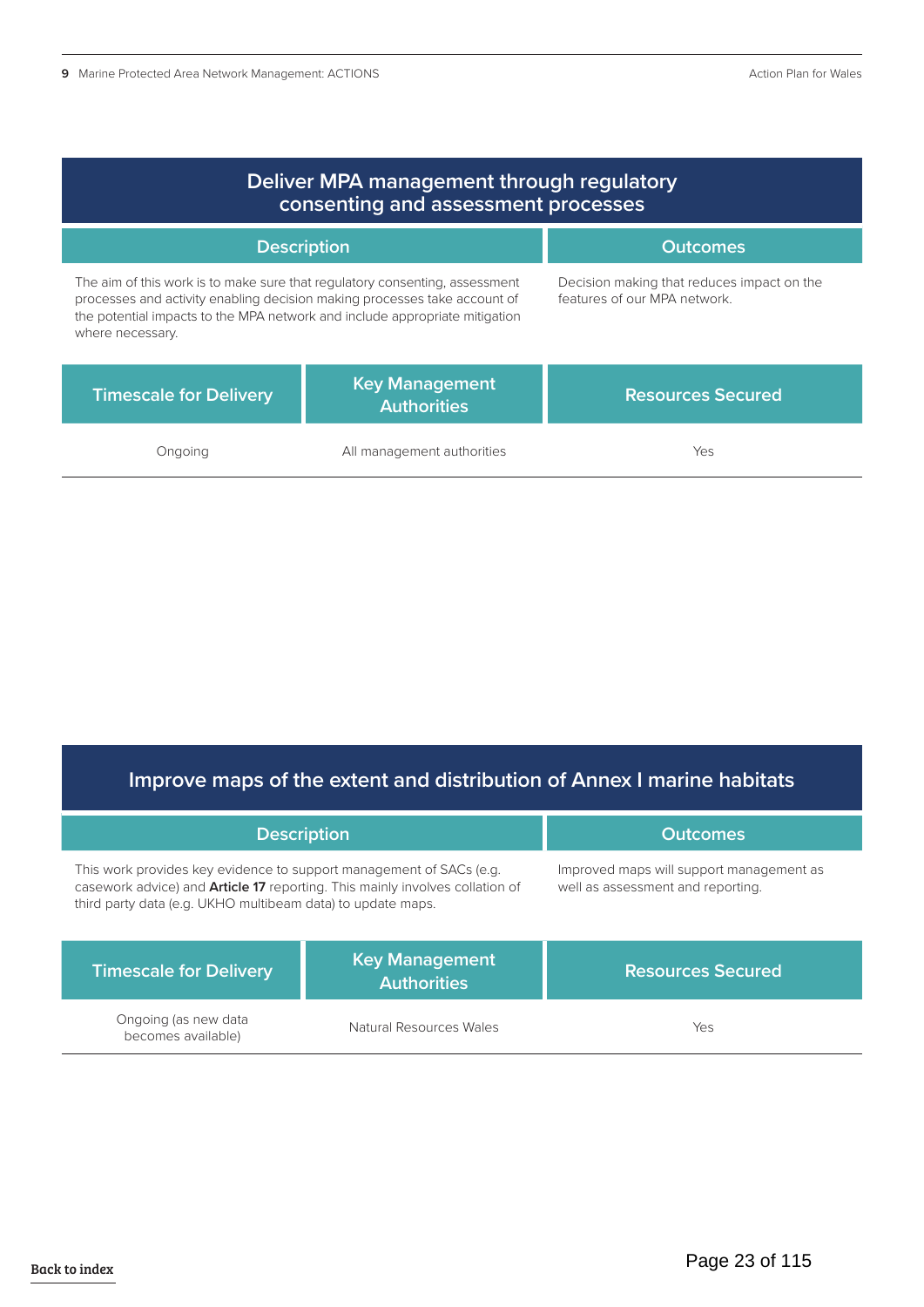## **Sustainable Management of Marine Natural Resources Project**

| <b>Description</b>                                                                                                                                                                                                                                                                                                                                                                                                                                              |                                             | <b>Outcomes</b>                                                                                                                                                                                                                                                      |
|-----------------------------------------------------------------------------------------------------------------------------------------------------------------------------------------------------------------------------------------------------------------------------------------------------------------------------------------------------------------------------------------------------------------------------------------------------------------|---------------------------------------------|----------------------------------------------------------------------------------------------------------------------------------------------------------------------------------------------------------------------------------------------------------------------|
| This project is developing, and improving access to, the environmental<br>evidence base to help identify opportunities and constraints in relation to<br>potential future development of wave and tidal stream energy and aquaculture<br>sectors in Welsh waters. It will create locational guidance and other tools<br>to allow the consideration of environmental sensitivities and help to ensure<br>compliance with the environmental policies in the WNMP. |                                             | Improved access to relevant data and<br>information, locational guidance and decision<br>making tools will help to achieve better<br>outcomes for the marine environment, including<br>MPAs, and contribute towards the sustainable<br>development of these sectors. |
| The second project phase currently underway, includes collection of new<br>data and interpretation of existing evidence to deliver environmental<br>constraints and opportunities mapping within resource areas. The<br>final project outputs will be evidence packages to inform the planning,<br>assessment and consenting of developments.                                                                                                                   |                                             |                                                                                                                                                                                                                                                                      |
| <b>Timescale for Delivery</b>                                                                                                                                                                                                                                                                                                                                                                                                                                   | <b>Key Management</b><br><b>Authorities</b> | <b>Resources Secured</b>                                                                                                                                                                                                                                             |

advisor by May 2021

December 2020 Natural Resources Wales itural Resources wales<br>Welsh Government Yes

**Maintain links between the MPA Network Management Action Plan and locally agreed actions, where they exist, and support exploration of funding opportunities**

| <b>Description</b>                                                                                                                               |                                             | <b>Outcomes</b>                                                                                                                                                               |
|--------------------------------------------------------------------------------------------------------------------------------------------------|---------------------------------------------|-------------------------------------------------------------------------------------------------------------------------------------------------------------------------------|
| This action will highlight and link to local actions of relevance, including<br>specific local actions in the annual Action Plan as appropriate. |                                             | Allows for the sharing of best practice from<br>different sites to the MPA network, encourage<br>cross-site working, as well as promoting the<br>work done at the site level. |
| <b>Timescale for Delivery</b>                                                                                                                    | <b>Key Management</b><br><b>Authorities</b> | <b>Resources Secured</b>                                                                                                                                                      |
| Reports produced by EMSOs<br>and collated by MPAMSG EMSO                                                                                         | Relevant Authority groups                   | Yes                                                                                                                                                                           |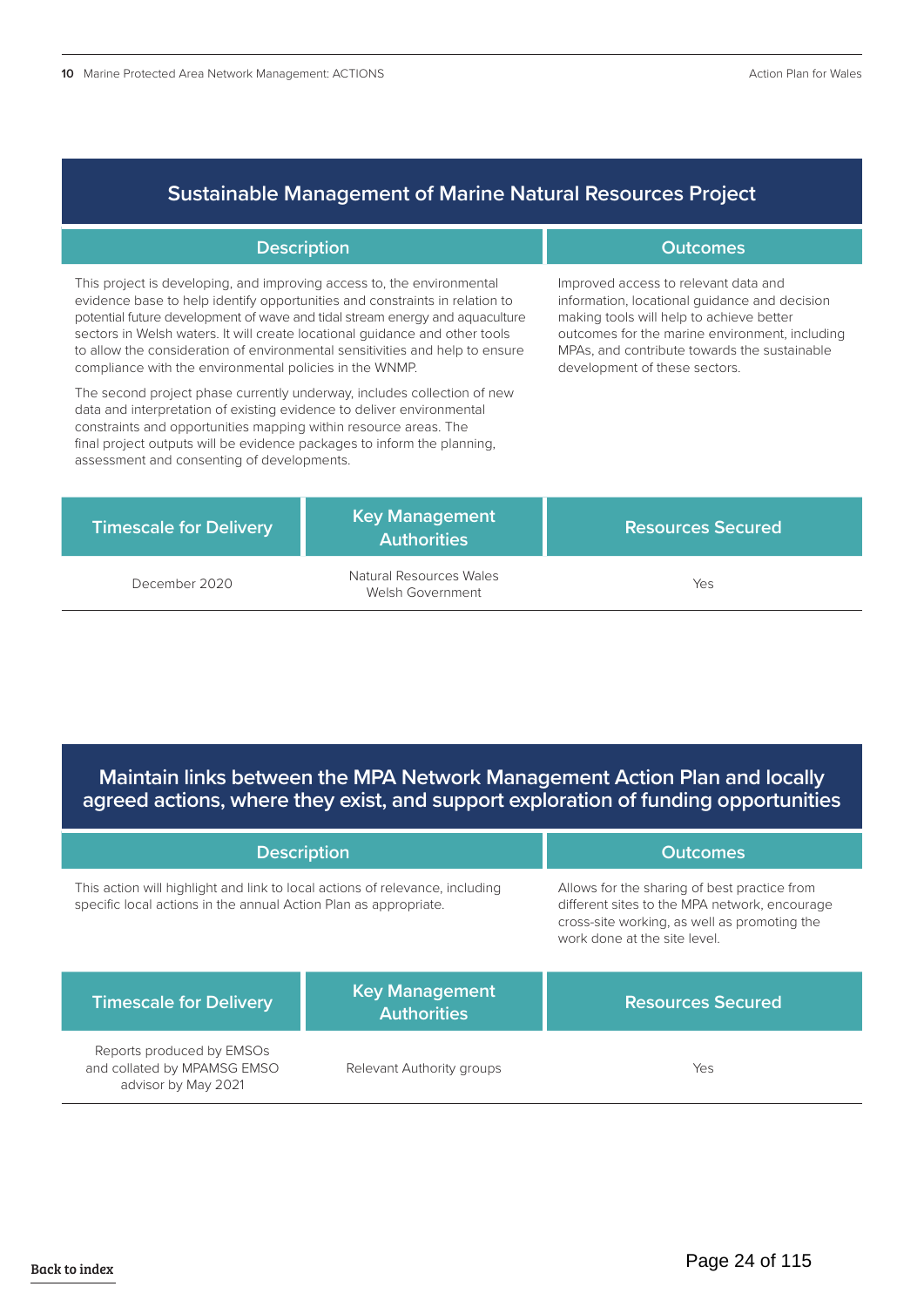| Assessing the vulnerability of Annex 1 marine habitat features<br>to climate change in Wales                                                                                                                                                                                                                                                                                                                                                                                                                                                                                                      |                                             |                                                                                                                                                                                                                                        |
|---------------------------------------------------------------------------------------------------------------------------------------------------------------------------------------------------------------------------------------------------------------------------------------------------------------------------------------------------------------------------------------------------------------------------------------------------------------------------------------------------------------------------------------------------------------------------------------------------|---------------------------------------------|----------------------------------------------------------------------------------------------------------------------------------------------------------------------------------------------------------------------------------------|
| <b>Description</b>                                                                                                                                                                                                                                                                                                                                                                                                                                                                                                                                                                                |                                             | <b>Outcomes</b>                                                                                                                                                                                                                        |
| The impacts of climate change pressures on Annex 1 features across wales<br>are currently poorly understood.<br>This one-year desk-based study will further our understanding of climate<br>change pressures on marine SAC features, and the potential impacts that<br>may be experienced under various emission scenarios and management<br>timeframes. The outputs will help identify any likely future changes in<br>feature condition and / or extent resulting from climate change pressures,<br>which in turn will feed into development of management and / or site<br>adaptation options. |                                             | The outcomes of the project will help inform<br>future climate-related management and<br>adaptation options at feature, site and network<br>levels as well as further our understanding of<br>potential changes to ecosystem services. |
| <b>Timescale for Delivery</b>                                                                                                                                                                                                                                                                                                                                                                                                                                                                                                                                                                     | <b>Key Management</b><br><b>Authorities</b> | <b>Resources Secured</b>                                                                                                                                                                                                               |
| April 2020 - March 2021                                                                                                                                                                                                                                                                                                                                                                                                                                                                                                                                                                           | Natural Resources Wales                     | Yes                                                                                                                                                                                                                                    |

## **Wales Non-Licensable Activities Project**

| <b>Description</b>                                                                                                                                                       |                                             | <b>Outcomes</b>                                                                                                            |
|--------------------------------------------------------------------------------------------------------------------------------------------------------------------------|---------------------------------------------|----------------------------------------------------------------------------------------------------------------------------|
| The Wales Non-licensable Activities Project focuses on priority actions to<br>improve understanding and implement management of the MPA network.                         |                                             | Improved evidence base for high priority<br>activities.                                                                    |
| For this year the project will focus on:<br>• Developing and appraising management options for bait digging on the Gann                                                  |                                             | Prioritisation and implementation of<br>management, where required, to improve (or<br>maintain) condition of MPA features. |
| • Continuing to work to identify areas vulnerable to anchoring and mooring<br>within the MPA network                                                                     |                                             |                                                                                                                            |
| • Continuing to work with local management officers to identify new<br>prioritised activities (linking to work under the MPA Network Condition<br>Improvement Programme) |                                             |                                                                                                                            |
| <b>Timescale for Delivery</b>                                                                                                                                            | <b>Key Management</b><br><b>Authorities</b> | <b>Resources Secured</b>                                                                                                   |
| <b>March 2021</b>                                                                                                                                                        | Natural Resources Wales                     | Yes                                                                                                                        |

Back to index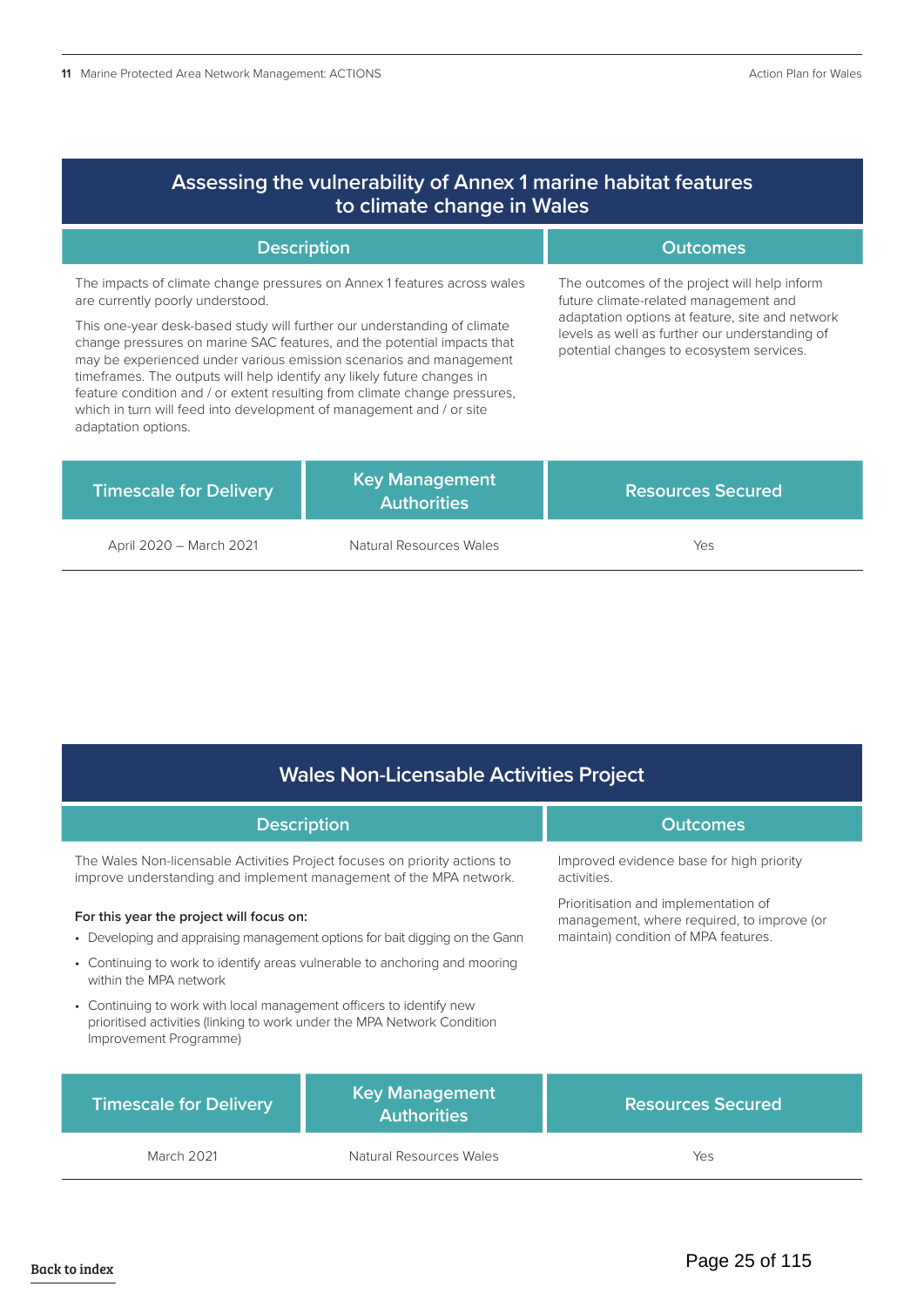| Address coastal squeeze impacts on MPAs                                                                                                                                                                                                                                                                                                                                                                                        |                                             |                                                                                                                                                                            |  |
|--------------------------------------------------------------------------------------------------------------------------------------------------------------------------------------------------------------------------------------------------------------------------------------------------------------------------------------------------------------------------------------------------------------------------------|---------------------------------------------|----------------------------------------------------------------------------------------------------------------------------------------------------------------------------|--|
| <b>Description</b>                                                                                                                                                                                                                                                                                                                                                                                                             | <b>Outcomes</b>                             |                                                                                                                                                                            |  |
| This project will continue to gather evidence to understand the impacts of<br>coastal squeeze on our MPA network including continued engagement with<br>UK wide discussions and projects.<br>Work will continue in Wales to progress habitat creation projects to provide<br>compensatory coastal habitat for anticipated habitat loss arising from work<br>associated with flood and coastal erosion risk management schemes. |                                             | Use new knowledge of coastal squeeze impacts<br>to help maintain the integrity of the network.<br>Compensation for loss of some coastal habitats<br>due to climate change. |  |
| <b>Timescale for Delivery</b>                                                                                                                                                                                                                                                                                                                                                                                                  | <b>Key Management</b><br><b>Authorities</b> | <b>Resources Secured</b>                                                                                                                                                   |  |
| Ongoing                                                                                                                                                                                                                                                                                                                                                                                                                        | Natural Resources Wales<br>Welsh Government | Yes                                                                                                                                                                        |  |

## **Deliver the priority actions within the Marine Litter Action Plan where they provide benefit to the network of MPAs in Wales**

| <b>Description</b>                                                                                                                                                                                                                                                                                                                                                                                       |                                                  | <b>Outcomes</b>                                                                                                                                    |
|----------------------------------------------------------------------------------------------------------------------------------------------------------------------------------------------------------------------------------------------------------------------------------------------------------------------------------------------------------------------------------------------------------|--------------------------------------------------|----------------------------------------------------------------------------------------------------------------------------------------------------|
| In 2019 the Wales Clean Seas Partnership (WCSP) undertook a review of the<br>Marine Litter Action Plan (MLAP) for Wales.<br>The Wales Clean Seas Partnership Marine Litter Action Plan for Wales will                                                                                                                                                                                                    |                                                  | Improve understanding of and, where<br>appropriate, reduce impacts of litter on the<br>marine environment and MPA's if such measures<br>are taken. |
| help tackle marine litter and seeks an overall reduction in marine litter.                                                                                                                                                                                                                                                                                                                               |                                                  |                                                                                                                                                    |
| The WCSP encourage its partners to renew their pledges to the MLAP for<br>2020-21. These pledges will outline key objectives and measures they<br>will endeavour to implement. The 2017-2020 Review has been produced<br>capturing the progress.                                                                                                                                                         |                                                  |                                                                                                                                                    |
| The WCSP closely aligns and supports work to address Single Use Plastics<br>(SUP) in Wales. Measures including banning some SUP items are currently<br>being considered by Welsh Government and the WCSP will continue to<br>support and offer advice where necessary. By introducing measures to<br>tackle litter at source, will ultimately benefit the sustainability of the MPA<br>network in Wales. |                                                  |                                                                                                                                                    |
| An EMFF grant funded project is entering stage two following on from<br>delivering evidence-based actions from the MLAP. The second stage will<br>involve engagement with secondary schools to investigate the feasibility of<br>incorporating marine litter into their Eco-schools work.                                                                                                                |                                                  |                                                                                                                                                    |
| Accompanying this work the project will also work with the tourist industry<br>to investigate the feasibility of an eco-award through a pilot scheme.                                                                                                                                                                                                                                                    |                                                  |                                                                                                                                                    |
| <b>Timescale for Delivery</b>                                                                                                                                                                                                                                                                                                                                                                            | <b>Key Management</b><br><b>Authorities</b>      | <b>Resources Secured</b>                                                                                                                           |
| December 2021                                                                                                                                                                                                                                                                                                                                                                                            | Wales Clean Seas Partnership<br>Welsh Government | Yes                                                                                                                                                |
|                                                                                                                                                                                                                                                                                                                                                                                                          |                                                  |                                                                                                                                                    |

## Page 26 of 115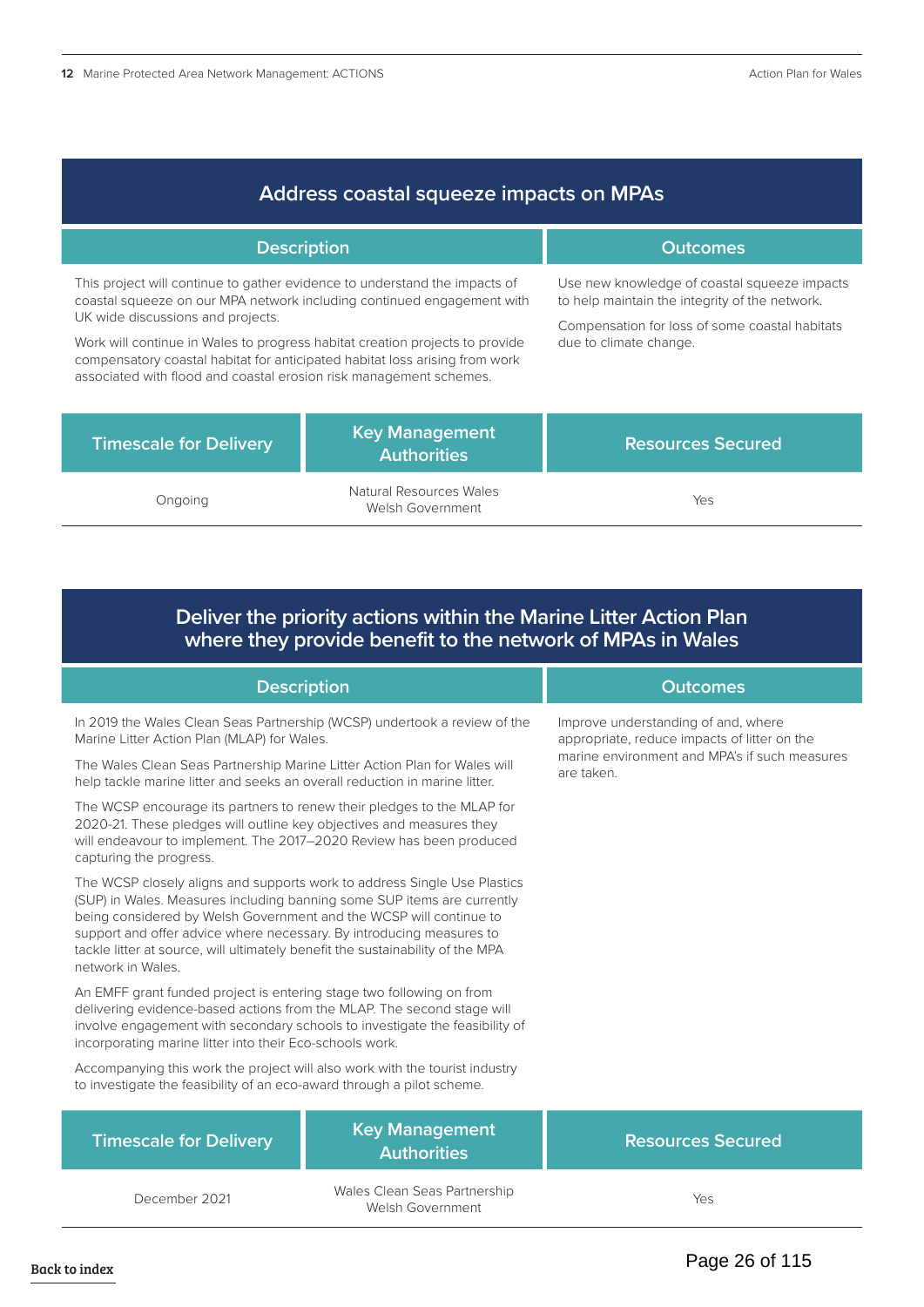| <b>Community Litter Project</b> |  |
|---------------------------------|--|
|                                 |  |

| <b>Description</b>                                                                                                                                                                                                                                                                                                                                                                                                                                                                                                                                                      |                                             | <b>Outcomes</b>                                                                                                                                                                          |
|-------------------------------------------------------------------------------------------------------------------------------------------------------------------------------------------------------------------------------------------------------------------------------------------------------------------------------------------------------------------------------------------------------------------------------------------------------------------------------------------------------------------------------------------------------------------------|---------------------------------------------|------------------------------------------------------------------------------------------------------------------------------------------------------------------------------------------|
| This year the plan was to use the review of community litter projects from<br>year 1 to deliver actions from EMS Management Schemes and the Clean<br>Seas Partnership. Due to Covid 19 the second year of this project has been<br>adapted to attempt to investigate the impact of COVID-19 on local litter<br>picking groups and the impact of COVID on the amount and types of litter<br>being found within the coastal fringe of the MPA's and across the country,<br>alongside any behaviour changes, for example, increased use of single-use<br>items like masks. |                                             | Awareness raising of marine litter and support<br>for projects to reduce plastic use. Reduction in<br>the amount of plastic and other litter entering<br>the marine environment locally. |
| Specific work outputs this year will include:                                                                                                                                                                                                                                                                                                                                                                                                                                                                                                                           |                                             |                                                                                                                                                                                          |
| • Monitoring data from the litter picks                                                                                                                                                                                                                                                                                                                                                                                                                                                                                                                                 |                                             |                                                                                                                                                                                          |
| • An indication of best practice quidelines for litter picking groups whilst<br>operating under COVID-19 circumstances.                                                                                                                                                                                                                                                                                                                                                                                                                                                 |                                             |                                                                                                                                                                                          |
| • An insight into the impact of COVID on marine litter and pollution                                                                                                                                                                                                                                                                                                                                                                                                                                                                                                    |                                             |                                                                                                                                                                                          |
| • An insight into the impact of COVID on individual's behaviour in using<br>single use items and littering.                                                                                                                                                                                                                                                                                                                                                                                                                                                             |                                             |                                                                                                                                                                                          |
| • Future work feasibility study including trialling the use of drones, AI and<br>multispectral cameras to monitor litter and types of litter                                                                                                                                                                                                                                                                                                                                                                                                                            |                                             |                                                                                                                                                                                          |
| <b>Timescale for Delivery</b>                                                                                                                                                                                                                                                                                                                                                                                                                                                                                                                                           | <b>Key Management</b><br><b>Authorities</b> | <b>Resources Secured</b>                                                                                                                                                                 |

March 2021 **PLAS RAG** Yes

## **Wales Native Oyster Restoration Project**

| <b>Description</b>                                                                                                                                                                                                                                                                                                                                                                                                                                                                                                                                                                                                                         |                                             | <b>Outcomes</b>                                                                                                                                                                                                                                                                                                                                                                                      |
|--------------------------------------------------------------------------------------------------------------------------------------------------------------------------------------------------------------------------------------------------------------------------------------------------------------------------------------------------------------------------------------------------------------------------------------------------------------------------------------------------------------------------------------------------------------------------------------------------------------------------------------------|---------------------------------------------|------------------------------------------------------------------------------------------------------------------------------------------------------------------------------------------------------------------------------------------------------------------------------------------------------------------------------------------------------------------------------------------------------|
| The focus of the EMFF funded Wales Native Oyster Restoration Project is<br>the establishment and monitoring of a series of native oyster restoration<br>plots in the Milford Haven waterway. The outputs of this exercise will address<br>questions around the approach and feasibility of native oyster restoration in<br>Wales, specifically related to oyster survivability, recruitment, stocking density,<br>effects of the oyster disease Bonamia and the non-native species Crepidula<br>fornicata, as well as monitoring potential positive effects including habitat<br>enhancement and increased associated species composition. |                                             | The key outputs of the project will be the Wales<br>Native Oyster Restoration Guidance report and<br>a Native Oyster Action Plan which will outline<br>the approach and 'next steps' for native oyster<br>restoration in Wales. The key outcome will be<br>clarity on whether native oyster can be restored<br>in Wales and information on the best way to<br>restore native oyster in Welsh waters. |
| <b>Timescale for Delivery</b>                                                                                                                                                                                                                                                                                                                                                                                                                                                                                                                                                                                                              | <b>Key Management</b><br><b>Authorities</b> | <b>Resources Secured</b>                                                                                                                                                                                                                                                                                                                                                                             |

Feb 2020 – Mar 2023 Natural Resources Wales Yes

Page 27 of 115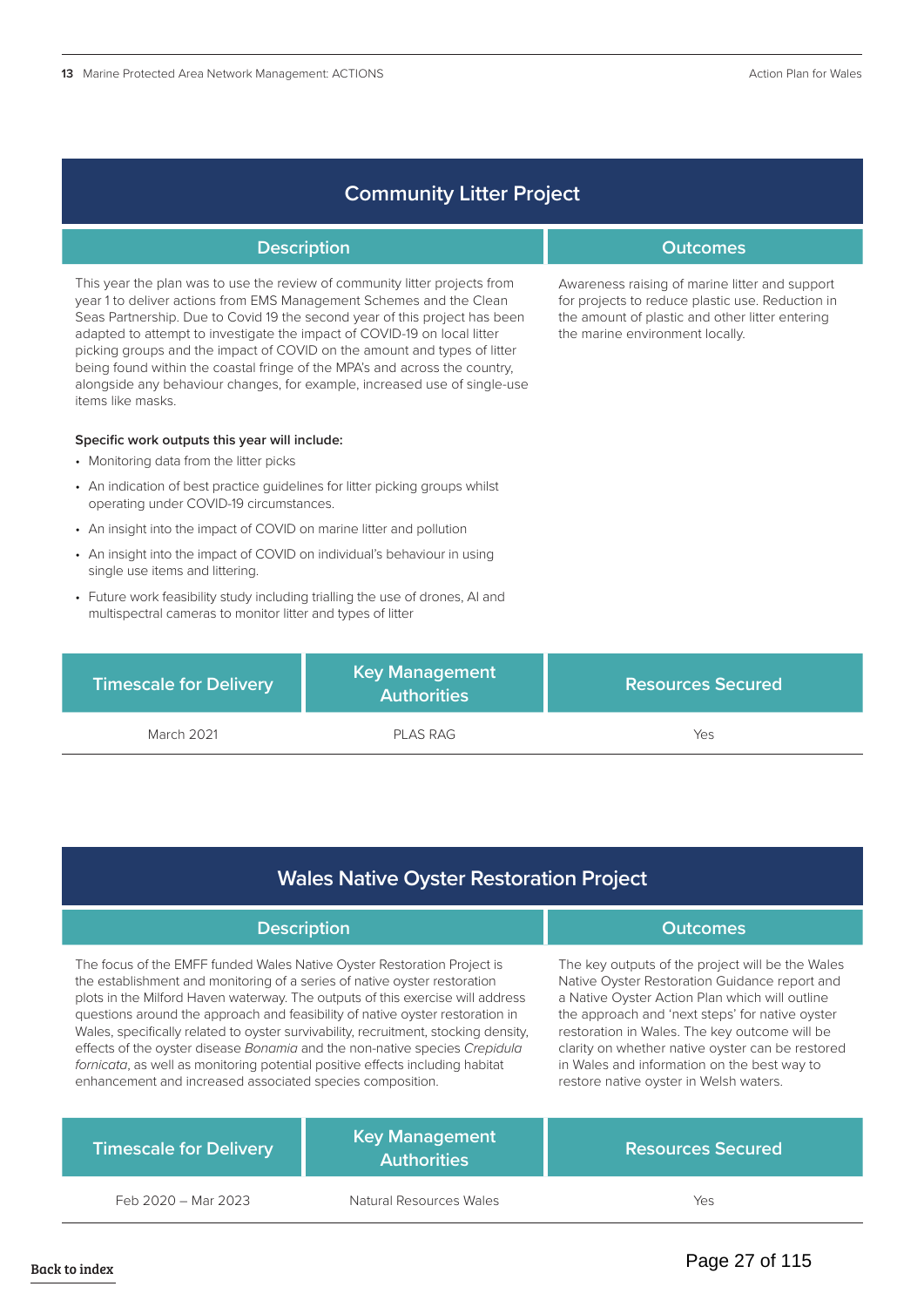| A pilot project on saltmarsh grazing and water quality at<br><b>Carmarthen Bay and Estuaries SAC</b>                                                                                                                                                                                                                                 |                                             |                                                                                                                                                            |  |
|--------------------------------------------------------------------------------------------------------------------------------------------------------------------------------------------------------------------------------------------------------------------------------------------------------------------------------------|---------------------------------------------|------------------------------------------------------------------------------------------------------------------------------------------------------------|--|
| <b>Description</b>                                                                                                                                                                                                                                                                                                                   |                                             | <b>Outcomes</b>                                                                                                                                            |  |
| Poor water quality was highlighted in NRW's indicative site condition<br>reports (2018) as a major issue affecting feature condition across the<br>network of MPAs in Wales. The objectives of this project are:<br>• To improve the evidence base for the impact pathway of sheep grazing                                           |                                             | Improved evidence base:<br>• Feature condition assessments and<br>knowledge of management measures to help<br>reach favourable condition                   |  |
| • To investigate management measures to improve the habitat feature<br>condition of the Carmarthen Bay and Estuaries SAC                                                                                                                                                                                                             |                                             | • The contribution of sheep faeces to marine<br>water quality issues                                                                                       |  |
| Evidence generated by this project could be important for other sites<br>where there is a combination of saltmarsh and mudflats and sandflats or<br>estuary. These sites include:<br>• The Dee Estuary SAC<br>• Anglesey Coast: Saltmarsh SAC<br>• Pen Llŷn a'r Sarnau SAC<br>• Pembrokeshire Marine SAC<br>• The Severn Estuary SAC |                                             | • To inform saltmarsh grazing limits<br>• Information on potential management<br>measures to improve water quality issues<br>affecting the cockle fishery. |  |
| <b>Timescale for Delivery</b>                                                                                                                                                                                                                                                                                                        | <b>Key Management</b><br><b>Authorities</b> | <b>Resources Secured</b>                                                                                                                                   |  |

September 2020 Matural Resources Wales

## **Reduce disturbance to marine mammals and birds**

| <b>Description</b>                                                                                                  |                                             | <b>Outcomes</b>                                                                      |
|---------------------------------------------------------------------------------------------------------------------|---------------------------------------------|--------------------------------------------------------------------------------------|
|                                                                                                                     |                                             |                                                                                      |
| This year the focus of this work will be on three main areas:                                                       |                                             | Marine codes at key sites for highly mobile                                          |
| 1. Ensure all generic county level codes are consistent and have the same                                           |                                             | species are fit for purpose.                                                         |
| noted distances. Produce a standard set of backing material to support<br>the marine codes. This will include:      |                                             | Contribution to maintaining Grey Seal<br>Halichoerus grypus in favourable condition. |
| • Guidance on various activities that may have an impact                                                            |                                             | Marine users are aware of potential disturbance                                      |
| • Leaflets and species ID quides to provide further information about the<br>marine code and why they are necessary |                                             | issues across Wales, and how this can affect<br>vulnerable species.                  |
| 2. Review the effectiveness of the seal pup disturbance panels developed<br>in Year 1 of the project                |                                             |                                                                                      |
| Working with Pembrokeshire Coastal Forum on the possible development<br>of the marine code App.                     |                                             |                                                                                      |
| <b>Timescale for Delivery</b>                                                                                       | <b>Key Management</b><br><b>Authorities</b> | <b>Resources Secured</b>                                                             |
| March 2021                                                                                                          | PLAS RAG                                    | Yes                                                                                  |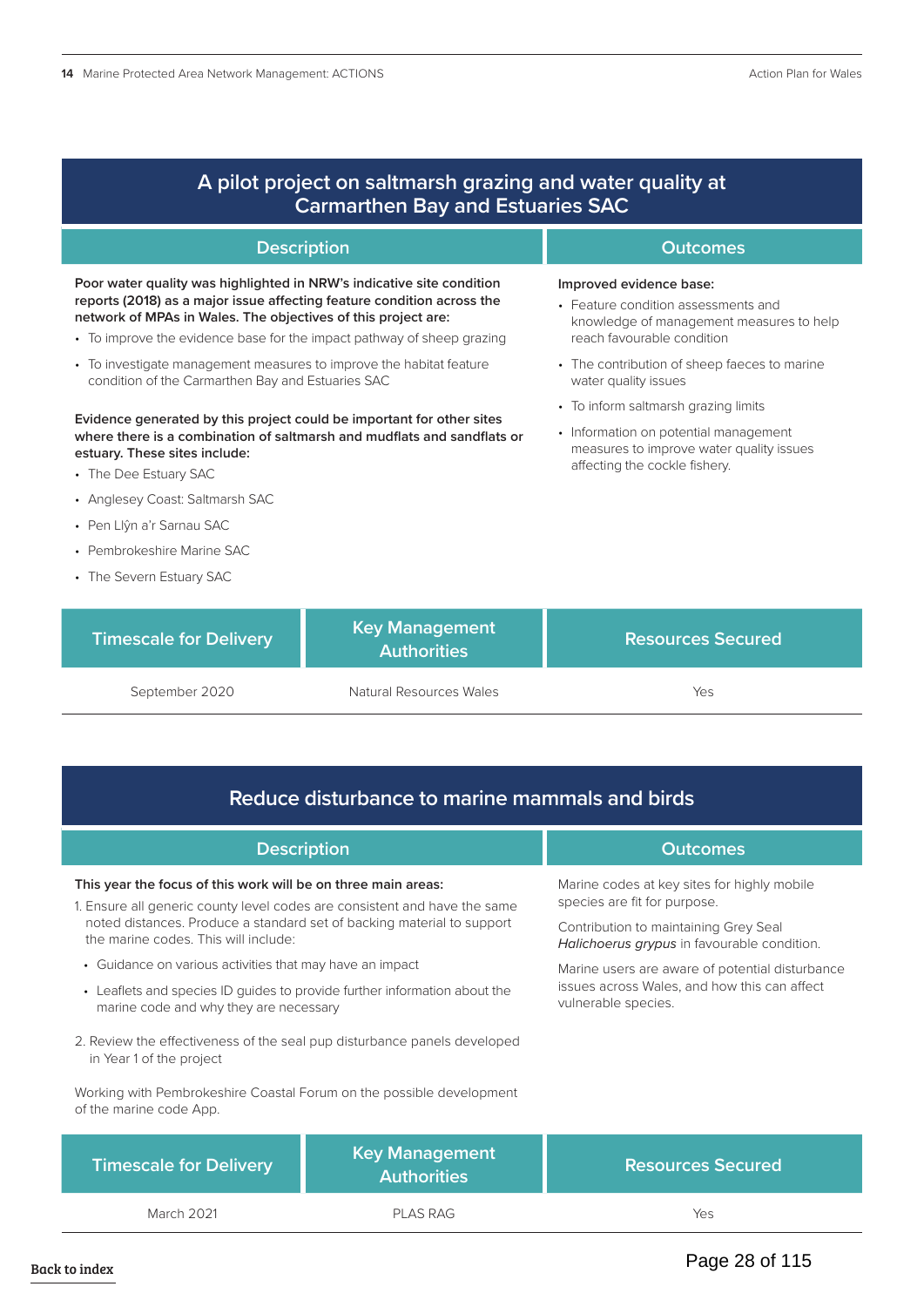## **Develop a bio-security plan for marine Invasive Non-Natives Species (INNS)**

| <b>Description</b>                                                                                                                                                                                                                    |                                             | <b>Outcomes</b>                                                                                                                                                                |
|---------------------------------------------------------------------------------------------------------------------------------------------------------------------------------------------------------------------------------------|---------------------------------------------|--------------------------------------------------------------------------------------------------------------------------------------------------------------------------------|
| This EMFF funded pilot project will deliver a biosecurity plan for Pen Llŷn a'r<br>Sarnau (PLAS) SAC. It will also inform development and implementation of<br>biosecurity planning across the MPA network.                           |                                             | Protection of features of the site by managing<br>the key pathways by which marine INNS are<br>introduced and spread at the site level through<br>the use of good biosecurity. |
| This will be achieved by:<br>• Working with stakeholders to address the main pathways of introduction<br>and spread of marine INNS, including working with local fishermen to<br>identify how marine INNS may impact their fisheries; |                                             | Lessons learned will inform biosecurity planning<br>across the MPA network.                                                                                                    |
| • Developing techniques to assess and predict the effects of INNS on<br>habitats and species;                                                                                                                                         |                                             |                                                                                                                                                                                |
| • Building capacity to protect marine biodiversity and minimise risks to<br>protected features.                                                                                                                                       |                                             |                                                                                                                                                                                |
| <b>Timescale for Delivery</b>                                                                                                                                                                                                         | <b>Key Management</b><br><b>Authorities</b> | <b>Resources Secured</b>                                                                                                                                                       |

| April 2019 - March 2022 |  |
|-------------------------|--|

Natural Resources Wales, PLAS RAG Yes

## **Develop a UK Dolphin and Harbour Porpoise Conservation Strategy**

| <b>Description</b>                                                                                                                                                                                                  |                                                                                           | <b>Outcomes</b>                                                                                                                                                                   |
|---------------------------------------------------------------------------------------------------------------------------------------------------------------------------------------------------------------------|-------------------------------------------------------------------------------------------|-----------------------------------------------------------------------------------------------------------------------------------------------------------------------------------|
| This work aims to develop a consistent, UK-wide approach to managing<br>pressures and threats on nine of the most commonly-found dolphin.<br>porpoise and small whale species in UK waters within and outside MPAs. |                                                                                           | The strategy, in addition to existing legal<br>obligations, will inform targeted management to<br>improve understanding and conservation status<br>of these species in UK waters. |
| <b>Timescale for Delivery</b>                                                                                                                                                                                       | <b>Key Management</b><br><b>Authorities</b>                                               | <b>Resources Secured</b>                                                                                                                                                          |
| Consultation in 2020<br>Publication and implementation<br>from 2021                                                                                                                                                 | Natural Resources Wales Joint Nature<br><b>Conservation Committee</b><br>Welsh Government | Yes                                                                                                                                                                               |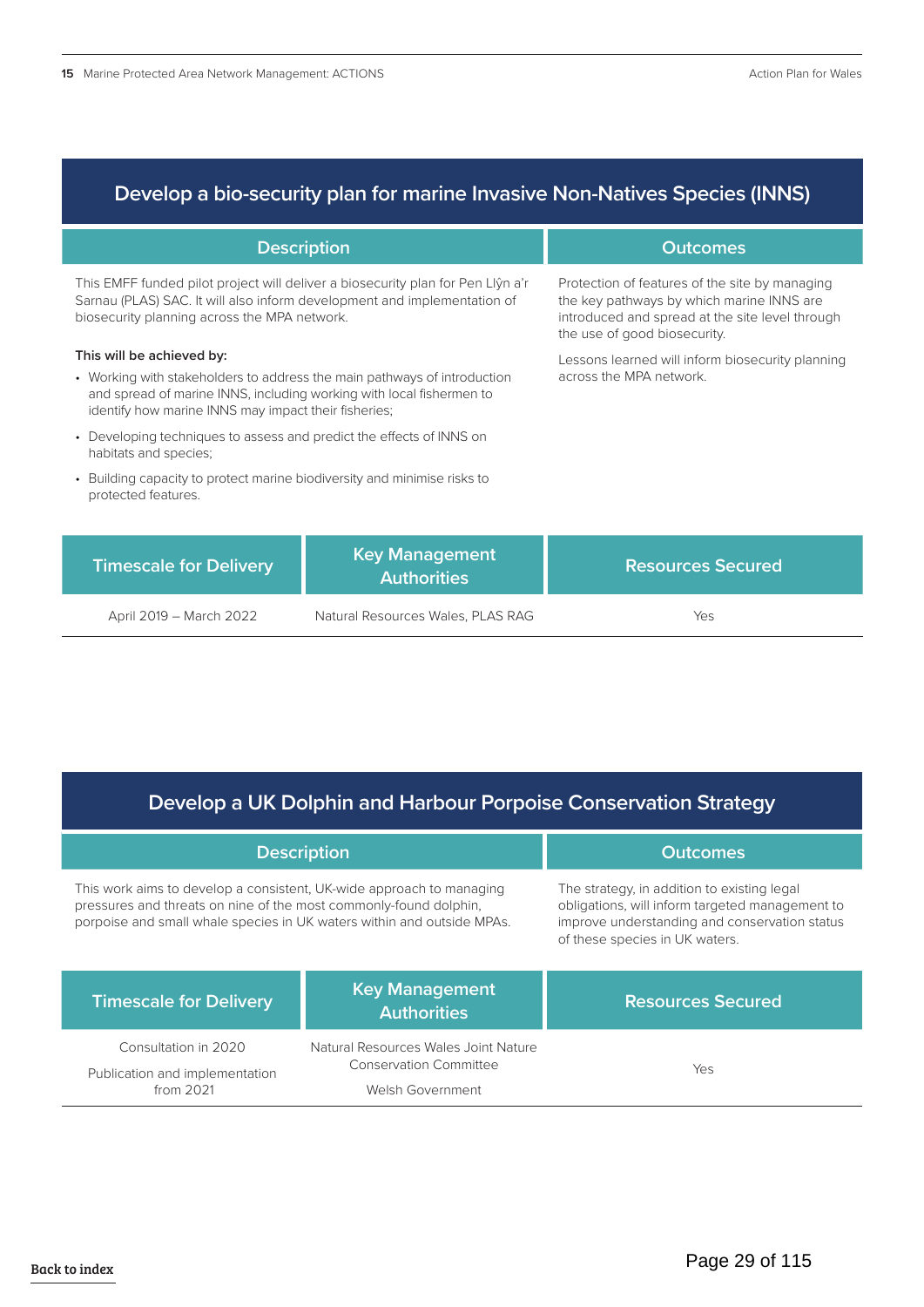## **A Plan of Action to reduce the incidental bycatch of seabirds in UK waters**

| <b>Description</b>                                                                                                                                                                                 |                                                                                           | <b>Outcomes</b>                                                                                                                                                               |  |
|----------------------------------------------------------------------------------------------------------------------------------------------------------------------------------------------------|-------------------------------------------------------------------------------------------|-------------------------------------------------------------------------------------------------------------------------------------------------------------------------------|--|
| This UK-wide three-year project seeks to deliver a coherent approach to<br>understand and where necessary reduce seabird bycatch in UK fisheries.<br>The objectives of the project in 2019-20 are: |                                                                                           | Improving the evidence base and<br>management tools to address bycatch in the<br>marine environment will contribute to MPA<br>management, including those sites for seabirds. |  |
| • Develop a programme of work to assist in decision-making for possible<br>deployment of mitigation measures; and                                                                                  |                                                                                           |                                                                                                                                                                               |  |
| • Identify enhancements to existing monitoring and assessment.                                                                                                                                     |                                                                                           |                                                                                                                                                                               |  |
| <b>Timescale for Delivery</b>                                                                                                                                                                      | <b>Key Management</b><br><b>Authorities</b>                                               | <b>Resources Secured</b>                                                                                                                                                      |  |
| March 2022                                                                                                                                                                                         | Natural Resources Wales Joint Nature<br><b>Conservation Committee</b><br>Welsh Government | Yes                                                                                                                                                                           |  |

## **Assess and where necessary manage the impact of commercial fishing activities on MPAs.**

| <b>Description</b>                                                                                                                                                                                                            | <b>Outcomes</b>                                                                                                                                             |  |
|-------------------------------------------------------------------------------------------------------------------------------------------------------------------------------------------------------------------------------|-------------------------------------------------------------------------------------------------------------------------------------------------------------|--|
| The aim of the project is to ensure that commercial fisheries management<br>within European Marine Sites affords adequate protection to designated<br>features, in line with the EU Birds and Habitats Directives.            | Improved evidence base on the pressures /<br>threats from all relevant commercial fishing<br>activities to inform whether management may                    |  |
| The project is <b>assessing interactions</b> between species and habitats and<br>different types of fisheries gear. These assessments are being used to<br>inform whether future fisheries management measures are necessary. | be needed.<br>Exploration and implementation of management<br>interventions, where required, to improve or<br>maintain the condition of features across the |  |
| This year, project activities will include:                                                                                                                                                                                   | network.                                                                                                                                                    |  |
| • 9 marine mammal fixed net assessments (NRW);                                                                                                                                                                                |                                                                                                                                                             |  |
| • 20 potting interaction assessments (NRW);                                                                                                                                                                                   |                                                                                                                                                             |  |

| Timescale for Delivery                                                                            | <b>Key Management</b><br><b>Authorities</b> | <b>Resources Secured</b> |
|---------------------------------------------------------------------------------------------------|---------------------------------------------|--------------------------|
| Agreed assessments to be completed<br>by March 2021. Management<br>measures ongoing as necessary. | Welsh Government<br>Natural Resources Wales | Yes                      |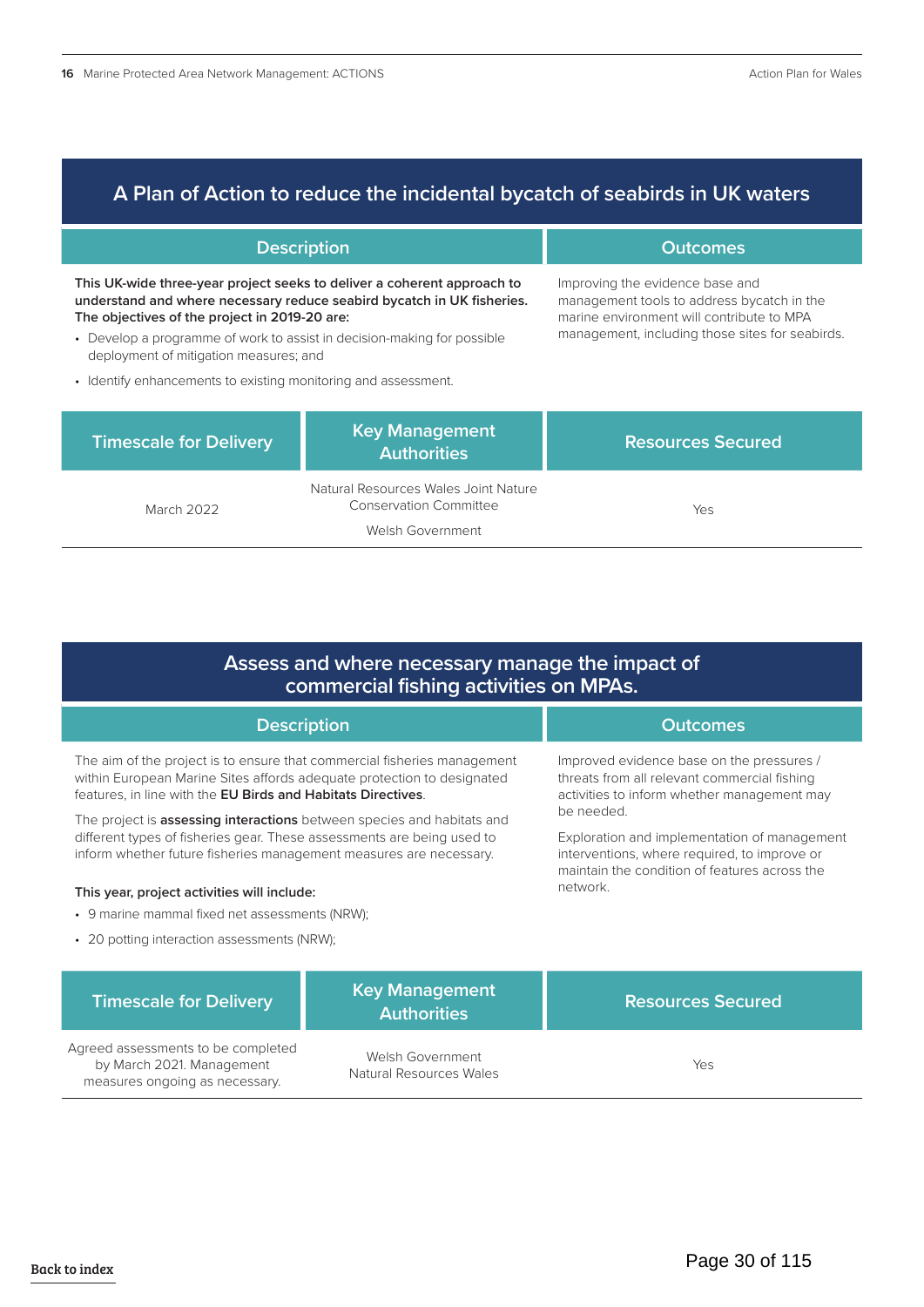| Operate a risk based approach to fisheries enforcement                                                                                                                                                                                                                |                                             |                                                                                                              |
|-----------------------------------------------------------------------------------------------------------------------------------------------------------------------------------------------------------------------------------------------------------------------|---------------------------------------------|--------------------------------------------------------------------------------------------------------------|
| <b>Description</b>                                                                                                                                                                                                                                                    |                                             | <b>Outcomes</b>                                                                                              |
| This work, which includes enforcement and prosecution, within the Welsh<br>zone and its MPAs, operates a risk-based and intelligence-led approach to<br>marine enforcement, using technological improvements to maintain a focus<br>on high-risk fisheries activities |                                             | Approach will improve evidence base and<br>support site management to protect designated<br>features in MPAs |
| In serves to act as a strong deterrent to help prevent unlawful fishing<br>activities and contribute towards the continued protection of MPA features<br>and the overall condition of the network.                                                                    |                                             |                                                                                                              |
| <b>Timescale for Delivery</b>                                                                                                                                                                                                                                         | <b>Key Management</b><br><b>Authorities</b> | <b>Resources Secured</b>                                                                                     |
| Ongoing                                                                                                                                                                                                                                                               | Welsh Government                            | Yes                                                                                                          |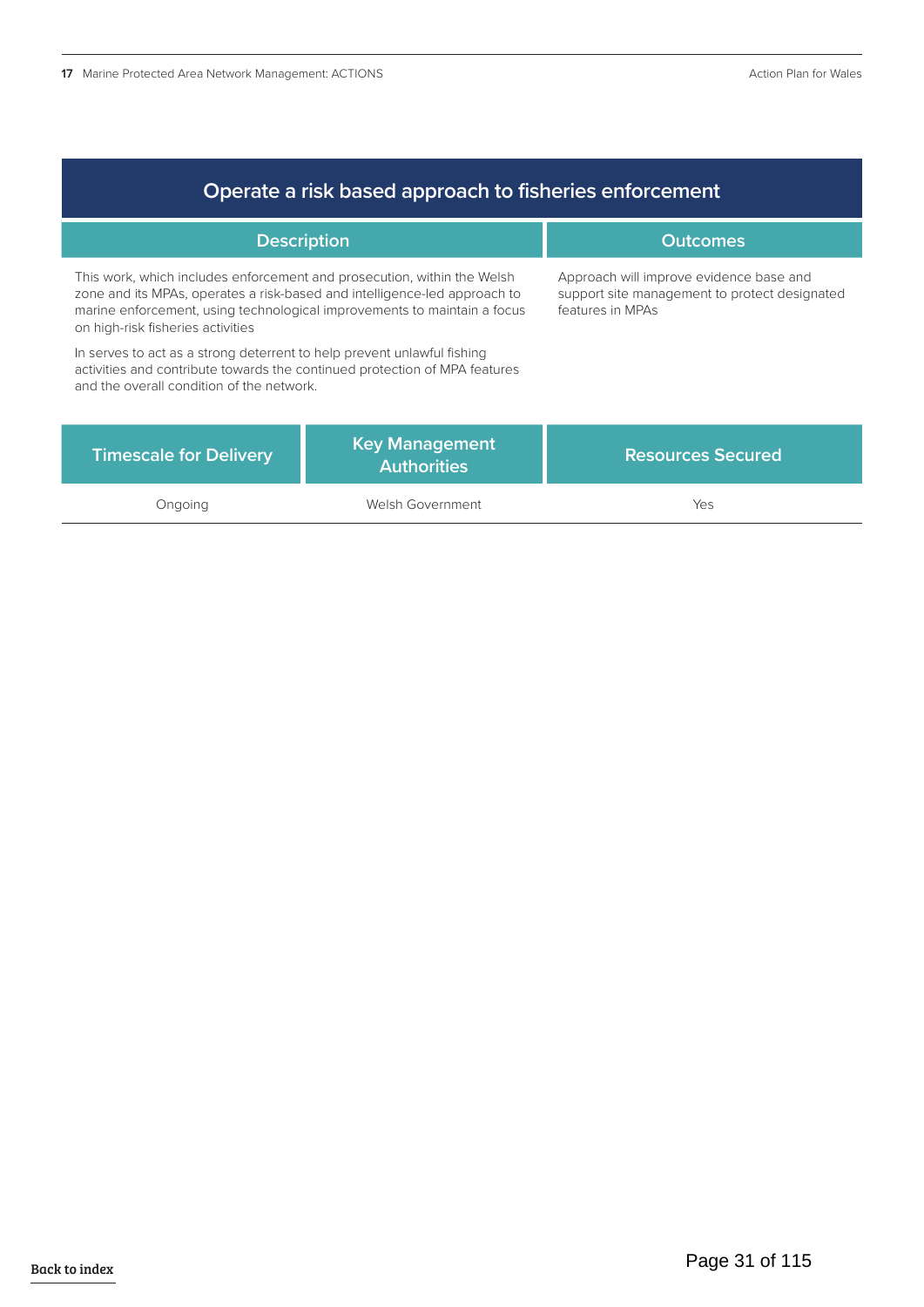## **Annex**

Prioritisation guidance for screening and scoring actions to include in the MPA Network Management Action Plan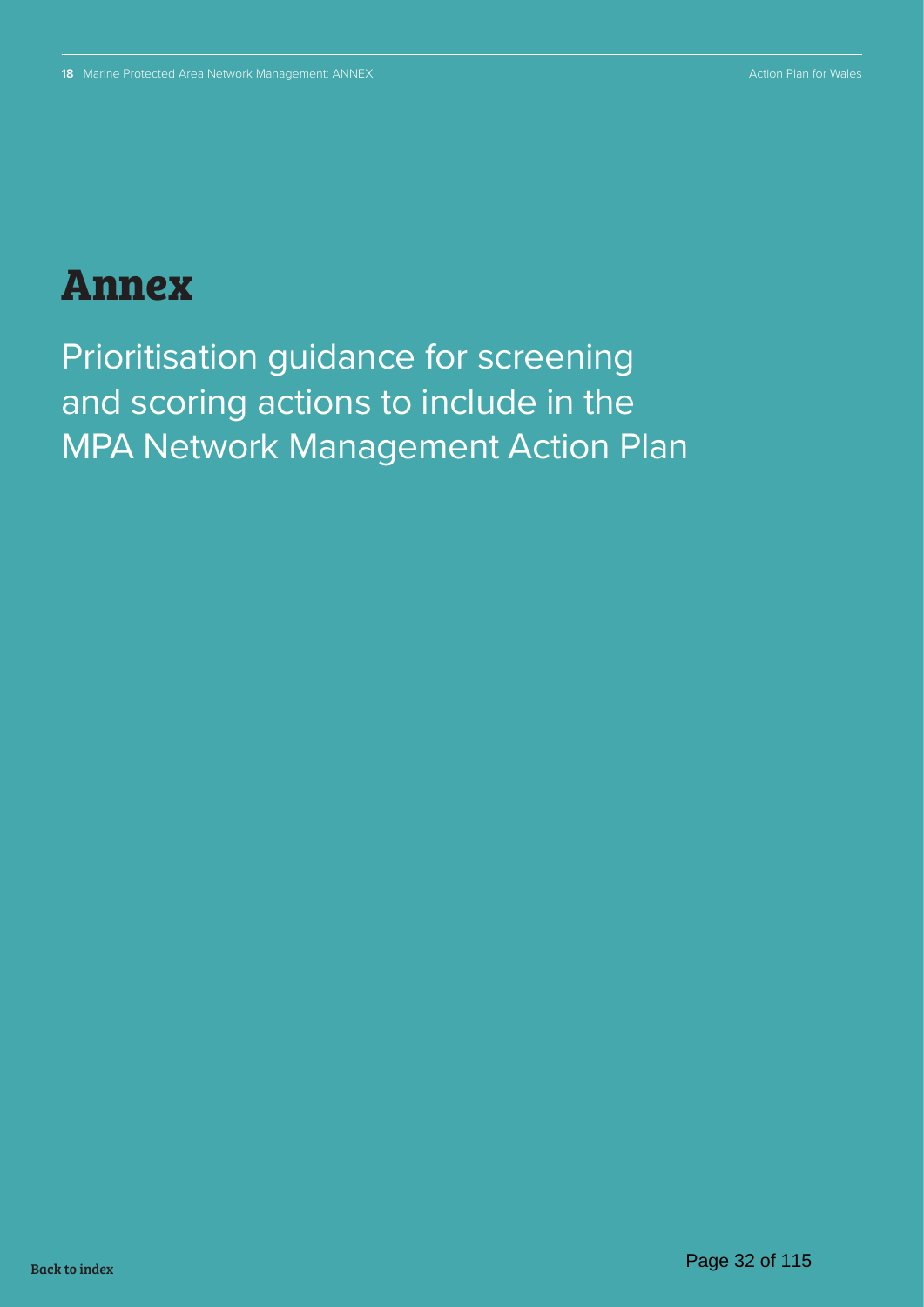## **Introduction**

The MPA Management Steering Group (the Steering Group) has developed an MPA Network Management Framework to aid Welsh management authorities to better manage the MPA network in Wales. Alongside this Framework is the MPA Network Management Action Plan (the action plan) which is updated and reported on an annual basis.

## **Purpose**

The purpose of this guidance is to explain the criteria for scoring potential actions which may be included in the MPA Network Management Action Plan. This guidance will help potential action owners to decide whether their actions are suitable for inclusion or to help them tailor their actions to make them more suitable for inclusion. Although potential action owners may not be involved in the scoring process it is useful to understand how the scoring system works.

## **Summary of process**

Table 1 summarises the five prioritisation criteria, further detail to apply them is provided in the subsequent sections. Only actions that reach the threshold score (as laid out in Table 1) for all criteria will be included in the action plan.

| Table 1: Threshold scores and maximum scores for each criterion |                                                                                                                                        |                        |
|-----------------------------------------------------------------|----------------------------------------------------------------------------------------------------------------------------------------|------------------------|
|                                                                 | <b>Criterion</b>                                                                                                                       | <b>Threshold score</b> |
|                                                                 | What is the spatial extent of the action?                                                                                              |                        |
| $\overline{2}$                                                  | What is the ability of the action to deliver improvements, or to improve our<br>understanding of pressure/threats or their management? | 2                      |
| 3                                                               | Is the action consistent with the MPA management principles?                                                                           | $2^*$                  |
| 4                                                               | What is the feasibility of the action?                                                                                                 | 2                      |
| 5                                                               | How does implementing the action represent value for money?                                                                            | N/A                    |

\* Against at least one of the management principles

The following more detailed guidance will help potential action owners to understand the criteria and how they are used when prioritising actions for inclusion in the action plan.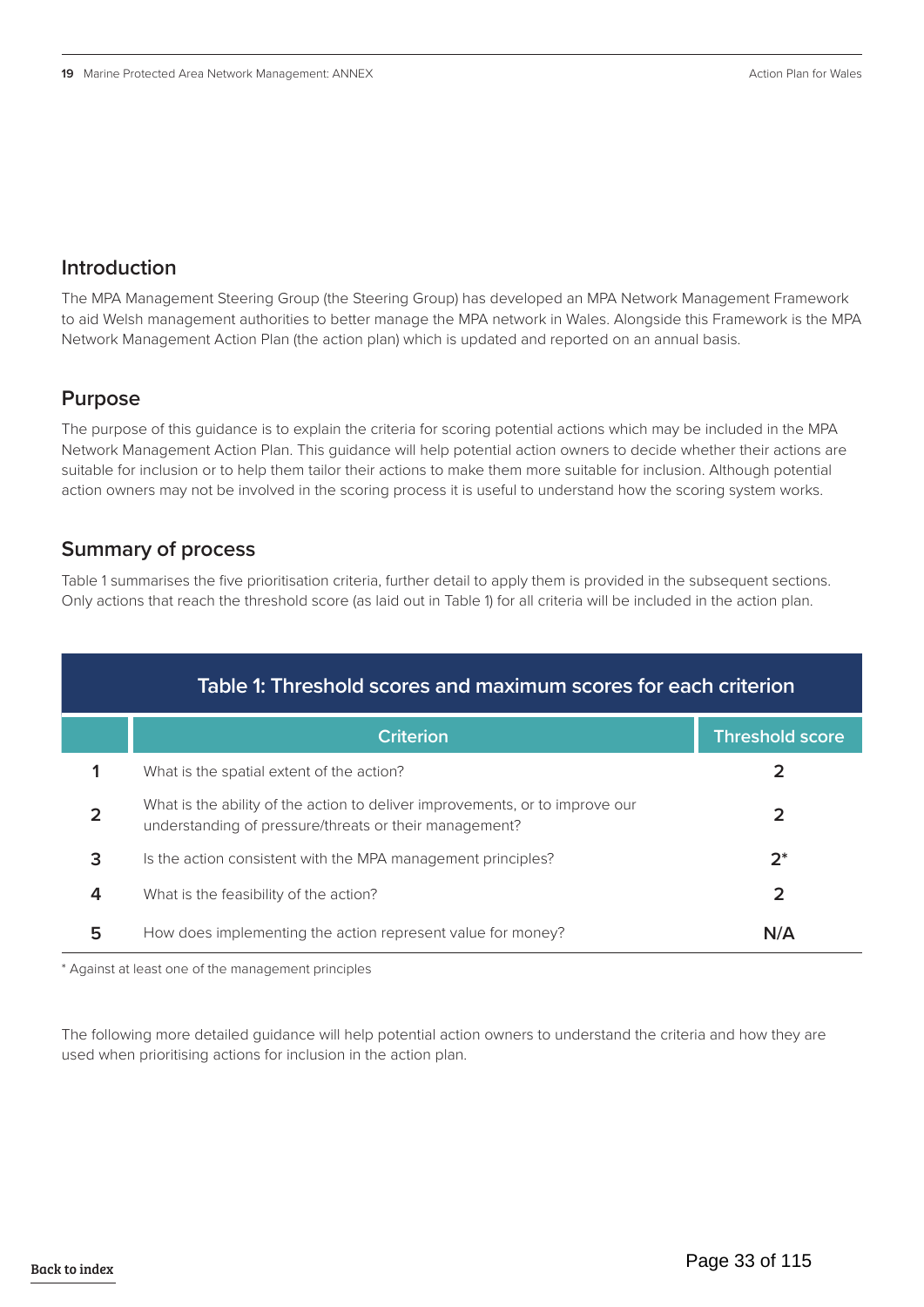## **Criterion 1. What is the spatial extent of the action?**

This criterion is focused on what area of the network the potential action covers, the scores will be allocated based on the scale of the impact of the action on the MPA network. This is a network action plan therefore the larger the area of the network covered or the greater the number of features (or a large proportion of the feature across the network) involved the higher the score. A potential action can be given a threshold score (2) if the action could be considered a demonstration project at a local scale which could be rolled out or implemented in other areas of the network.

Elements to consider: It is important to be clear what sites and/or features the action will benefit. If the action is a demonstration project, it is important to highlight other sites that would benefit in the longer term and if possible, how the project could be rolled out across the network.

Use the table below to understand how your potential action will be scored.

| <b>Criterion 2: Scoring table</b>                                                                                                                                                                                                                                                                                        |                           |
|--------------------------------------------------------------------------------------------------------------------------------------------------------------------------------------------------------------------------------------------------------------------------------------------------------------------------|---------------------------|
| <b>Explanation</b>                                                                                                                                                                                                                                                                                                       | <b>Score</b>              |
| The action is on a single site only and has no wider application across the network*.                                                                                                                                                                                                                                    | O                         |
| The action is for a small number of sites or a small proportion of the network.                                                                                                                                                                                                                                          |                           |
| The action is for:<br>• multiple sites or<br>• a large proportion of the MPA network or<br>• a large proportion of a feature across the network.<br>A score of two can also be awarded if the action is a demonstration project** with strong potential to be<br>delivered across the network after a local pilot stage. | っ<br>(threshold<br>score) |
| The action is for the network (e.g. whole feature and/or pressure wide).                                                                                                                                                                                                                                                 | 3                         |

<sup>\*</sup>These actions should be prioritised though local action plans where they exist or the NRW Actions Database.

\*\*A demonstration project would need to address an issue that is of concern across the network but suitable to be carried out at a single site level to prove the approach.

Back to index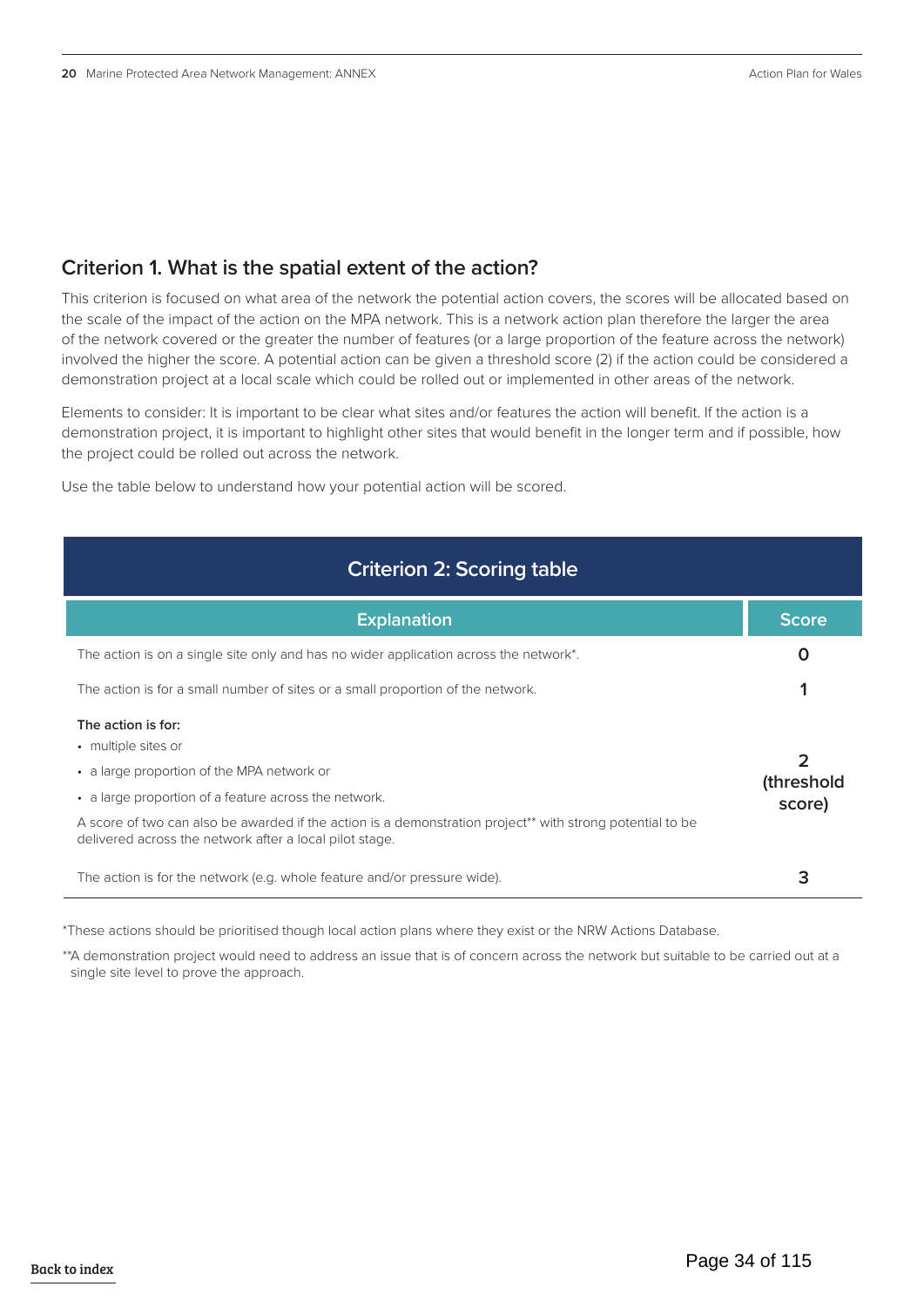## **Criterion 2. What is the ability of the action to deliver improvements in condition, or to improve our understanding of pressure/threats or their management?**

#### **This criterion has been divided into two parts. Any potential action will only be assessed against one of these criteria (i.e. only 2a or 2b):**

- If you have a project that will address one or more of the pressures or threats acting on one or more of the features of our MPA network, then you need to assess your project under criterion 2a.
- If, however, the potential action is related to the need to gain a better understanding of a specific pressure or threat then the action will be assessed against 3b. The 3b criterion will also be used if the potential action involves needing to better understand or trial a specific management approach.

In summary, if an action involves direct action 2a is the most suitable criterion. If it is an investigation project 2b is the most suitable criterion, please do not try to link a potential action to both, even if the action contains elements of both.

#### **Both criteria can be used for pressures or threats, these are defined as follows:**

- Pressure: something that currently has an adverse impact on one or more features
- Threat: something that is currently not a pressure but is considered likely to become a pressure in the near future unless action is taken.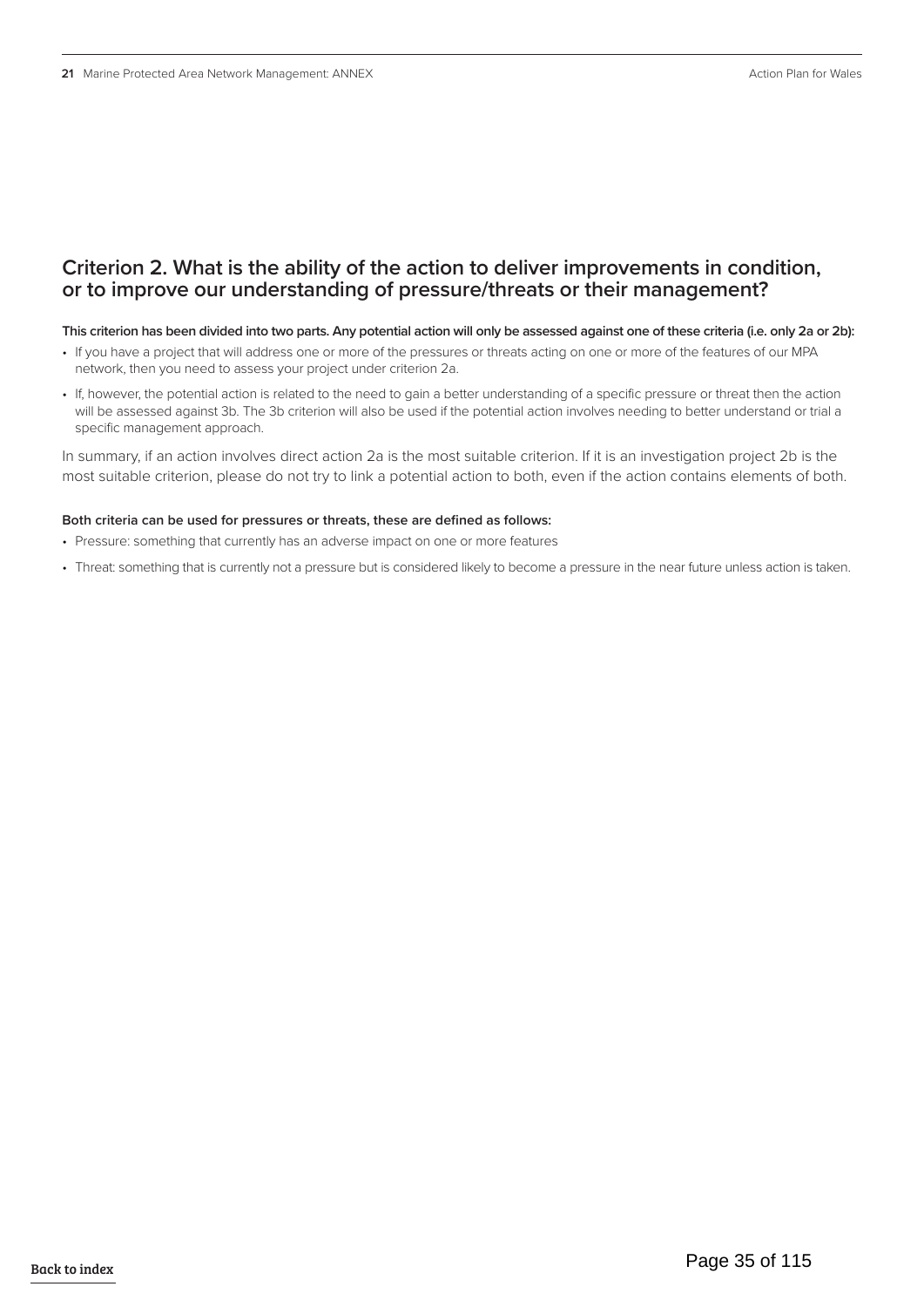## **Criterion 2a. What is the ability of the action to deliver improvements to, or maintenance of, feature condition?**

This criterion relates to actions that will result in improvements to, or maintenance of, the condition of features of the MPA network usually by managing pressures/threats to the feature. The action could also be linked to management of activities affecting feature condition or the restoration of a feature.

Elements to consider: Be clear about which pressures the potential action is targeting and which features are impacted by the pressure and how. Explain precisely how the potential action will ameliorate the pressure targeted. It would be good to be clear here who will be involved and their roles.

#### **Example actions that would need to be considered under 2a:**

- An action to develop a network wide strategy to manage pressures on a feature e.g. UK Dolphin and Harbour Porpoise Conservation Strategy.
- An action to reduce nutrient inputs affecting a coastal feature as a pilot project
- An action to reduce the impact of boat disturbance (e.g code of conduct) on a whole feature

Use the table below to better understand how your potential action will be scored.

| <b>Criterion 2a: Scoring table</b>                                                                                                                                        |              |
|---------------------------------------------------------------------------------------------------------------------------------------------------------------------------|--------------|
| <b>Explanation</b>                                                                                                                                                        | <b>Score</b> |
| The action is not targeted at a pressure or threat with a link to feature condition.                                                                                      | O            |
| Threat*: The action will manage one or more of the suspected threats that could affect the condition of the<br>MPA network features.                                      |              |
| Pressure: The action will manage one or more of the known pressures affecting the condition of the features<br>of the MPA network.                                        |              |
| Threat: The action will manage one or more of the threats that could affect the condition of the features of the<br>MPA network.                                          |              |
| Pressure: The action will manage one or more of the known pressures significantly affecting the condition of<br>the features of the MPA network, using a proven approach. | 3            |
| Threat: The action will manage one or more of the threats that could significantly affect the condition of the<br>features of the MPA network using a proven approach.    |              |

\*There is no score of 1 for pressures as to be prioritised for the action plan the pressure should be already known.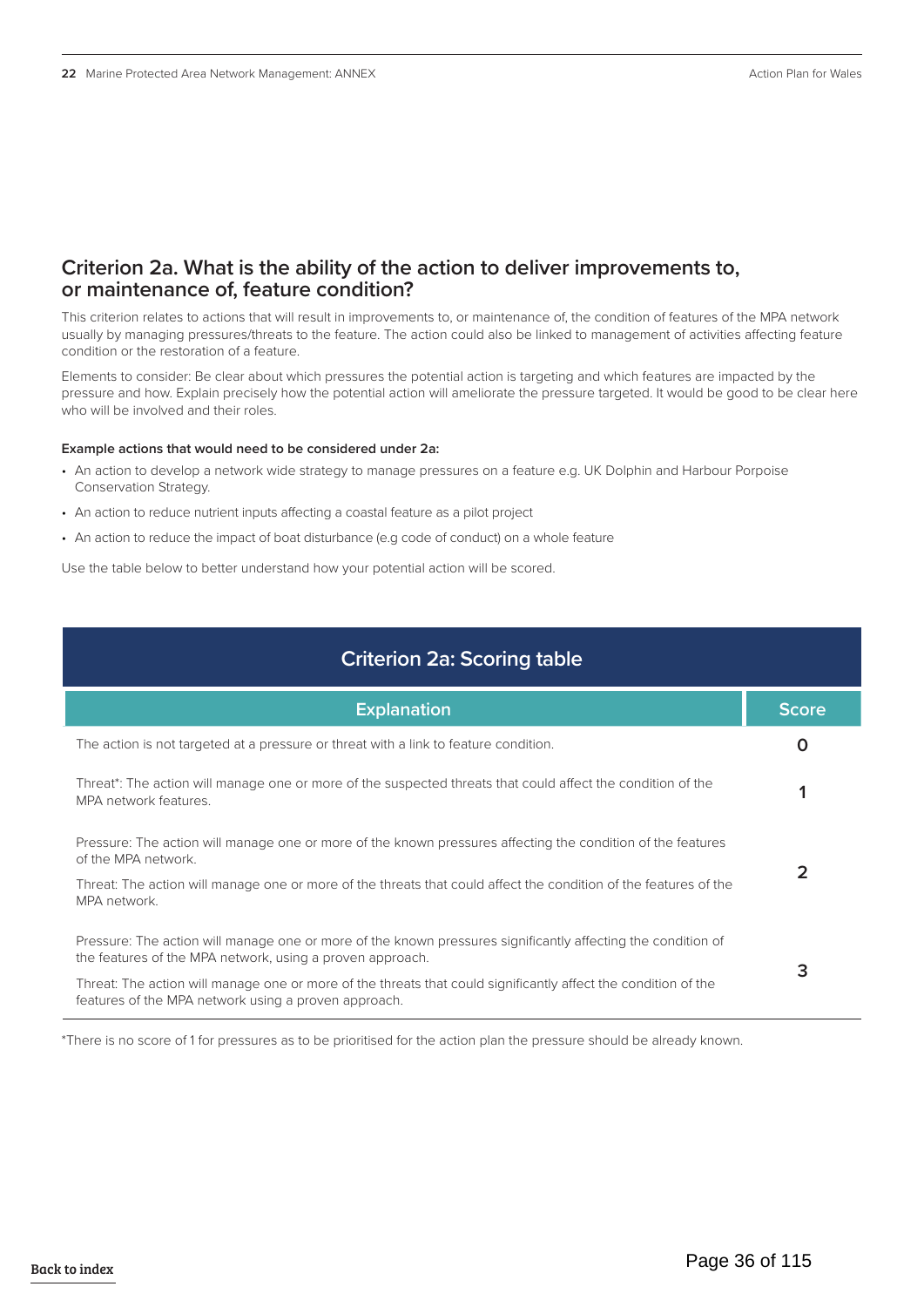### **Criterion 2b. What is the ability of the action to improve our understanding of pressure/threats or their management?**

This criterion is related to actions that will result in improving our understanding of the pressures or threats to the MPA network or improving our understanding of the different management measures that could be used to address these pressures or threats.

**Elements to consider:** It is important to be clear about which gap in understanding the potential action is trying to fill. Consider why it is a gap and how the potential action will fill it. If considering a new management approach (either to investigate or trial) be clear about exactly what the management measure is and the outcomes that will be achieved and if possible where the approach has been used successfully elsewhere. Use the table below to understand how your potential action will be scored.

#### **Example actions that would need to be considered under 2b:**

- An investigation into the impact of coastal squeeze on the MPA network features;
- An investigation into the impact of marine litter on our MPA features; or
- Trialling a new management approach to bait digging on a site (if it is also something that could be rolled out to other sites).

## **Criterion 2b: Scoring table**

| <b>Explanation</b>                                                                                                                                                                                                                                       | <b>Score</b>         |
|----------------------------------------------------------------------------------------------------------------------------------------------------------------------------------------------------------------------------------------------------------|----------------------|
| The action will not improve our understanding of<br>a. pressures or threats; or b. the management measures needed to address them.                                                                                                                       | O                    |
| Threat: The action will partially improve our understanding of<br>a, one of the threats which could affect the condition of the MPA network features; or<br>b. the management measures needed to address this threat.                                    |                      |
| Pressure: The action will increase our understanding of<br>a. one or more of the pressures and how they are affecting the condition of the features of the MPA network; or<br>b. the management measures needed to manage those pressures.               | 2                    |
| Threat: The action will improve our understanding of<br>a, one or more of the threats that could affect the condition of the features of the MPA network; or<br>b. the management measures needed to manage those threats.                               | (threshold<br>score) |
| Pressure: The action will significantly increase our understanding of<br>a. one or more of the pressures and how they are affecting the condition of the features of the MPA network; or<br>b. the management measures needed to manage those pressures. |                      |
| Threat: The action will significantly improve our understanding of<br>a. one or more of the threats that could significantly affect the condition of the features of the MPA network; or<br>b. the management measures needed to manage those threats.   | 3                    |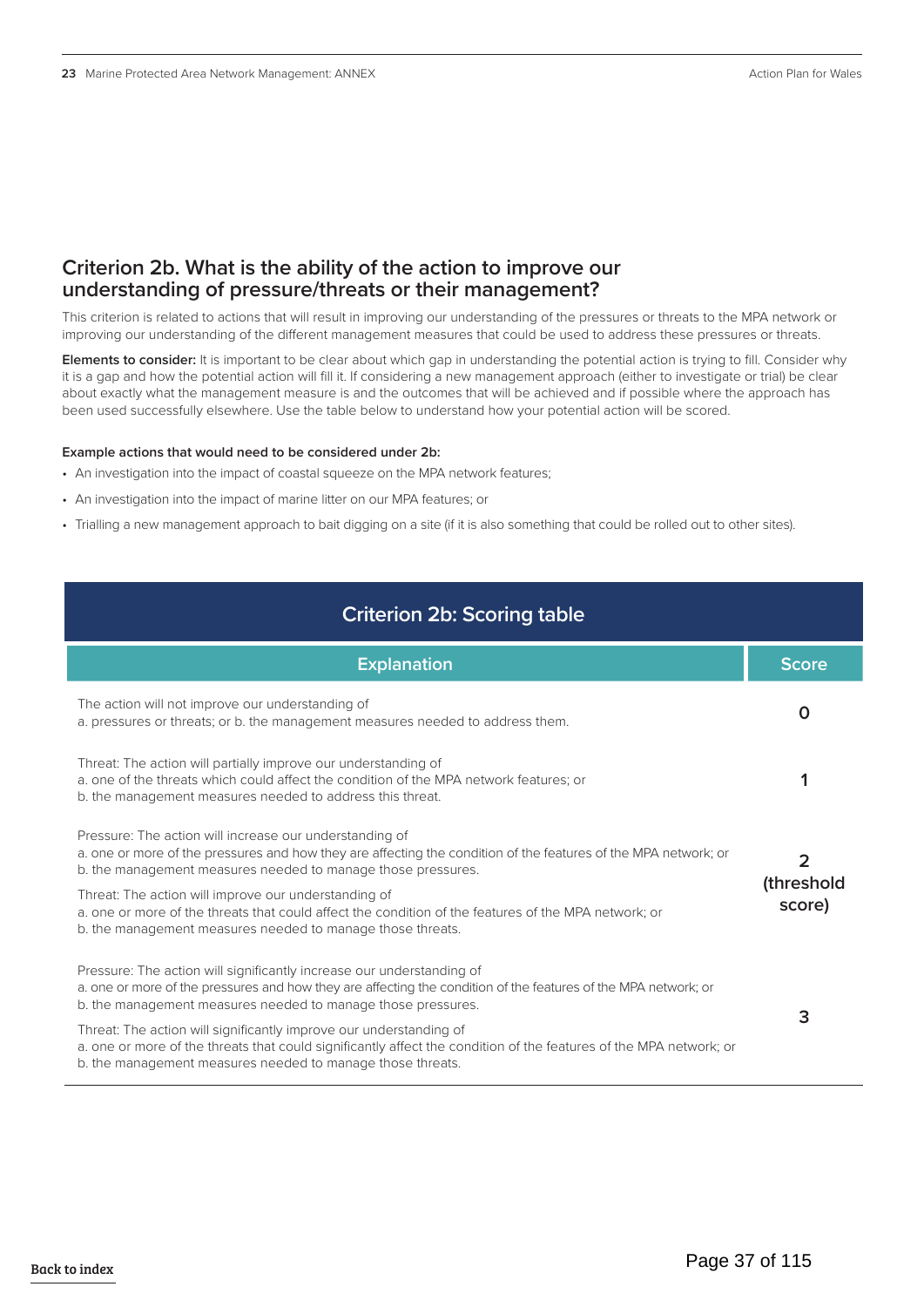## **Criterion 3: Is the action consistent with the MPA Management Principles?**

This first criterion is focussed on how well the potential action meets one or more of the five MPA network management principles. The potential action can be scored against any or all of the MPA management principles in Box 1. A potential action may not be relevant for all management principles and there is no need to try and make an action fit all criteria. Some guidance for potential action owners is provided under each management principle in italics.

If an action scores negatively against any management principle it should not be taken any further through the prioritisation process until these issues are addressed. Use the table below to understand how your potential action will be scored.

## **Criterion 3: Scoring table**

| <b>Explanation</b>                                                                                                        | 'Score. |
|---------------------------------------------------------------------------------------------------------------------------|---------|
| The action has inconsistencies with the management principle.                                                             | -3      |
| The action is not relevant to the management principle.                                                                   |         |
| The action is partially consistent with the management principle.                                                         |         |
| The action is consistent with the management principle                                                                    | $2^*$   |
| The action is consistent with the management principle and will also bring about a positive change in<br>ways of working. |         |

\*Threshold score – the potential action needs to score a 2 against at least one management principle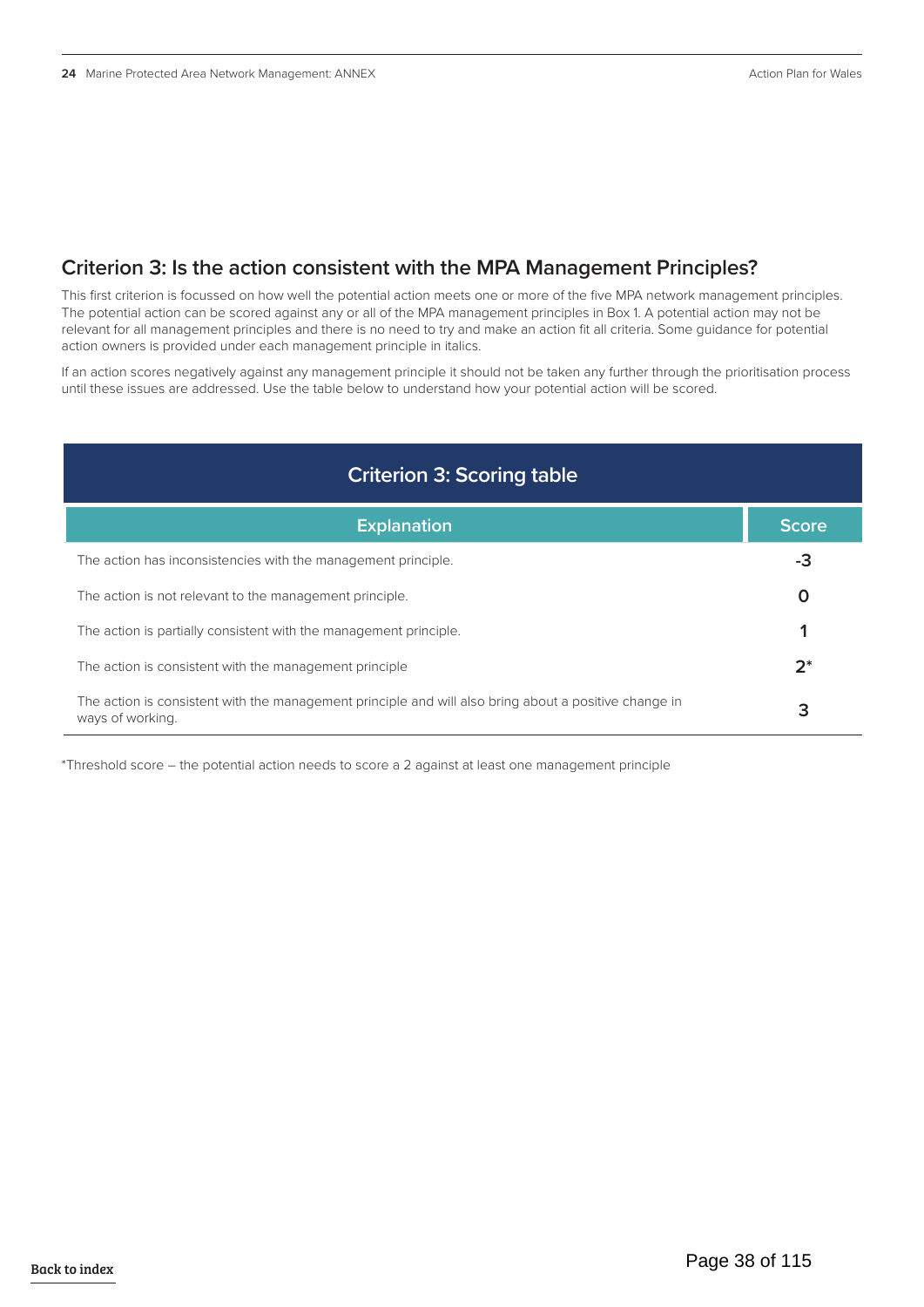### **Box 1: MPA Management Principles**

**MP1 Strategic Planning:** Management should be guided by strategic planning processes at both a sectoral and all-Wales level. It supports sustainable use of the MPA network in ways which conserve and enhance, and contributes towards resilient marine ecosystems, wellbeing and delivery of sustainable management of natural resources.

*Does the potential action have a significant Wales wide planning aspect contributing to resilient marine ecosystems, wellbeing and delivery of sustainable management of natural resources?*

**MP2 Regulation, development consenting and assessment processes:** Regulatory processes and consenting decisions are delivered consistently and proportionately across the network, and proactively consider and support the maintenance or enhancement (where possible/appropriate) of the condition of relevant sites and features across the network.

*Does the potential action relate to the regulation, development consenting or assessment processes for MPAs in Wales?*

**MP3 Management advice and guidance:** Decision-making and management operations is supported by clear and consistent advice and guidance on MPAs including their conservation objectives.

*Does the potential action relate to the production of guidance to improve the management of our MPAs?* 

**MP4 Understanding the condition of, and pressures and threats on, sites and their features to inform management:**  management is informed by formal assessment and reporting on the condition of features, sites and the network and the associated pressures. Assessment and reporting is informed by a prioritised evidence programme (including monitoring) which improves our understanding of the relationship between pressures and threats and condition.

*Does the potential action improve our understanding of the pressures and/or threats on our MPAs?* 

**MP5 Wider management:** management activities across the network are prioritised towards those that have the potential for greatest improvement on condition and security of management. Common management challenges are address collectively across the network.

*Does the potential action improve the management and therefore the condition of the network of MPAs in Wales?*